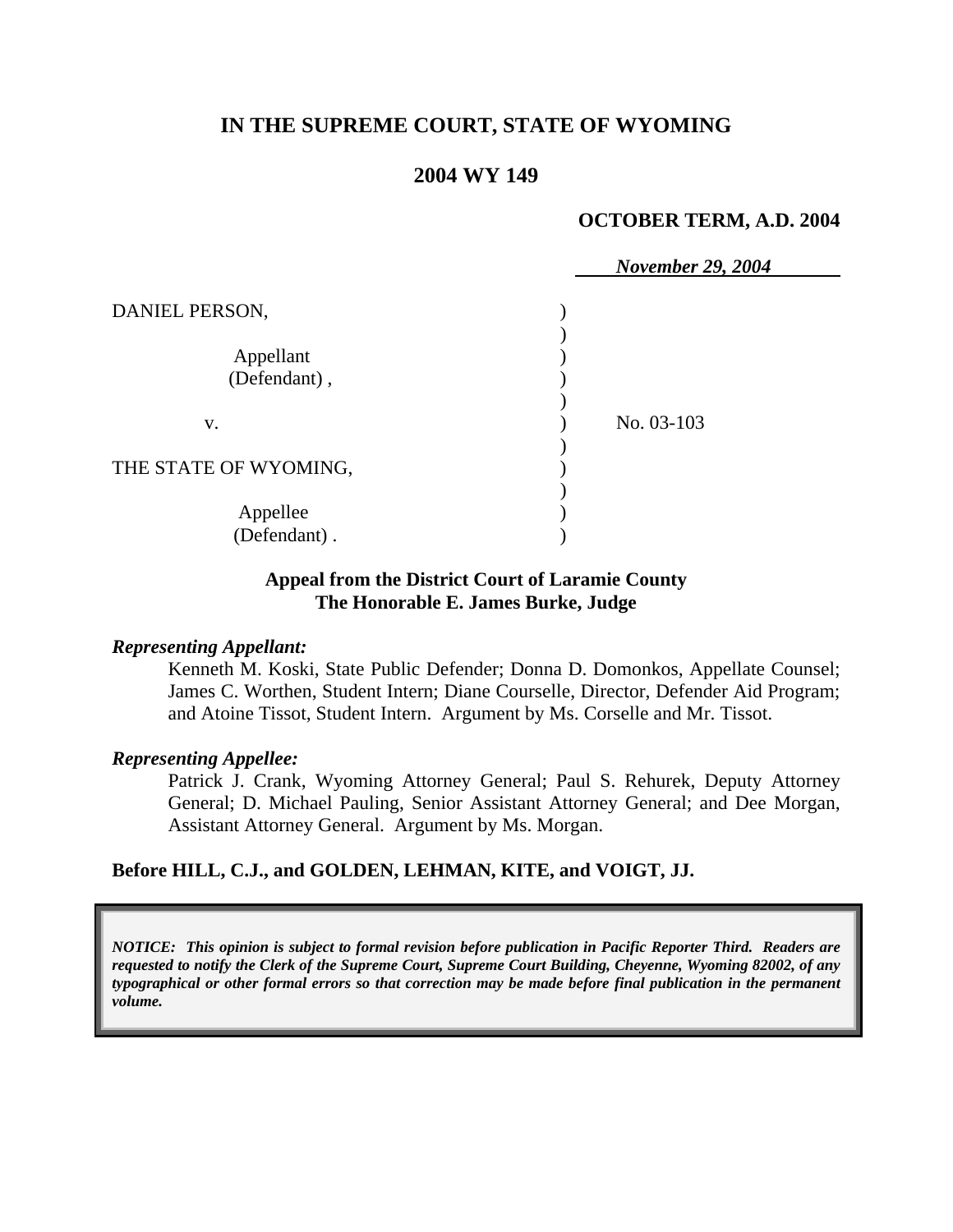### **HILL, Chief Justice.**

[¶1] Appellant, Daniel Person (Person), disputes the validity of his conviction for the crime of taking immodest, immoral or indecent liberties with a minor.<sup>1</sup> The crime was committed on January 6, 2002. Person was 34 years old at that time. The victim of the crime will be identified as CC. CC was 15 years old at the time of the crime and is the son of one of Person's close friends from high school days. A friend of CC's, who was in the same room with CC at the time Person committed the crime, will be referred to as KT. KT was 11 years old at the time of the crime. KT was the son of another of Person's close friends, and Person was KT's godfather. Person contends that the district court erred by refusing to allow the admission of testimony from KT relating to Person's defense that CC had a motive to lie about the incident, that the prosecutor engaged in misconduct by exhorting the jury to convict Person for reasons other than those supported by the evidence, and by preconditioning the jury during voir dire. We will affirm.

#### **ISSUES**

[¶2] Person provides this statement of the issues:

I. Whether the trial court denied Mr. Person his constitutional right to present a defense by refusing to admit testimony of KT.

(c) As used in this section, "child" means a person under the age of eighteen (18) years.

Wyo. Stat. Ann. § 14-3-105 (LexisNexis 2003).

<sup>1</sup> **§ 14-3-105. Immoral or indecent acts; penalty.**

<sup>(</sup>a) Except under circumstance constituting sexual assault in the first, second or third degree as defined by W.S. 6-2-302 through 6-2-304, any person knowingly taking immodest, immoral or indecent liberties with any child or knowingly causing or encouraging any child to cause or encourage another child to commit with him any immoral or indecent act is guilty of a felony. Except as provided by subsection (b) of this section, a person convicted under this section shall be fined not less than one hundred dollars (\$100.00) nor more than one thousand dollars (\$1,000.00) or imprisoned in the penitentiary not more than ten (10) years, or both.

<sup>(</sup>b) An actor convicted under subsection (a) of this section shall be punished by life imprisonment without parole if:

<sup>(</sup>i) The circumstances of the crime involve a victim who was under the age of sixteen (16) at the time of the offense and an actor who was at least four (4) years older than the victim; and

<sup>(</sup>ii) The actor has two (2) or more previous convictions for any of the following designated offenses, which convictions resulted from charges separately brought and which arose out of separate occurrences in this state or elsewhere:

<sup>(</sup>A) A conviction under W.S. 6-2-302 through 6-2-304 or a criminal statute containing the same or similar elements as a crime defined by W.S. 6-2-302 through 6-2-304; (B) Repealed by Laws 1997, ch. 135, § 2, eff. July 1, 1997.

<sup>(</sup>C) A conviction under W.S. 14-3-105(a), or a criminal statute containing the same or similar elements as the crime defined by W.S. 14-3-105(a), if the circumstances of the crime involved a victim who was under the age of sixteen (16) at the time of the offense and an actor who was at least four (4) years older than the victim.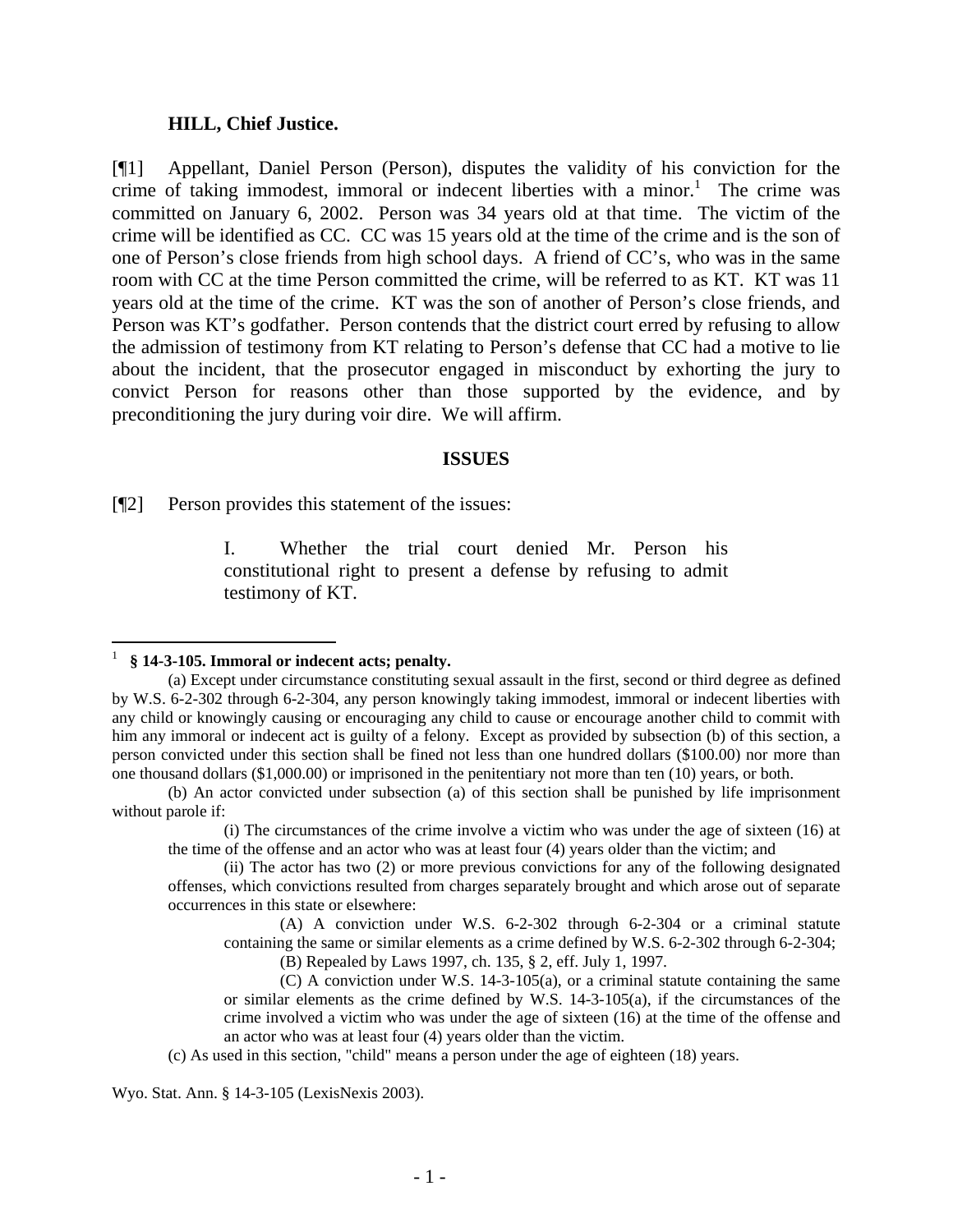II. Whether prosecutorial misconduct occurred when the State argued for the jury to convict Mr. Person for reasons other than the evidence and when the State preconditioned the jury during voir dire.

The State reformulates the issues somewhat:

I. Whether the trial court abused its discretion when it refused to admit KT's inadmissible testimony about the victim?

II. Whether the prosecutor's conduct of voir dire, or his closing argument, violated a clear and unequivocal rule of law in a clear and obvious way, resulting in substantial prejudice to [Person]?

# **FACTS**

[¶3] CC had known Person all of his life as a close family friend. On January 5, 2002, CC and his father were fixing a broken sewer pipe in the family home. Person arrived at CC's home, accompanied by KT who was also a friend of both Person and CC. KT asked CC if he wanted to go shooting with Person and KT the following day. The plan included that the friends would stay overnight with Person at his home. CC's parents agreed to let their son go with Person and KT. CC had spent a lot of time with Person and had stayed overnight at his house several times before, usually with KT also there. On the way to Person's house the three stopped at McDonalds™ to get something to eat.

[¶4] Once at Person's home, the three ate their food, watched TV, and played board games and cribbage. They went to a movie at about 9:30 p.m. After the movie they returned to Person's home to watch TV and fall asleep. KT slept on the floor in a sleeping bag, CC slept on the couch, and Person was sitting in a reclining chair. CC was clad in sweat pants that he had borrowed from Person and his own T-shirt. Around 3:00 a.m. Person went to bed, and CC continued to watch TV for a while longer. CC knew that KT was asleep because he tried to talk to him and KT did not respond. CC looked and noticed that his eyes were closed and he was asleep. CC then fell asleep.

[¶5] The next thing CC remembered is waking up and finding Person with his hand up the leg of CC's sweat pants and feeling his testicles. CC was scared and thought of running out right away, but because he was scared ("I didn't really know what would happen if I woke up or if I stopped him."), he just rolled over and Person pulled his hand out of CC's pants and left. A short time later, Person returned and this time placed his hand into CC's pants under the waistband and began "rubbing" CC's penis. CC again turned over, but said nothing because he was afraid ("I didn't know if he would hurt me or not."). At this point CC was turned over onto his stomach and Person stopped. CC heard Person go through the kitchen and up the creaky stairs to his bedroom on the second floor of the house. CC then got up and dressed in all of his clothes, left through the sliding-glass door entrance of Person's house,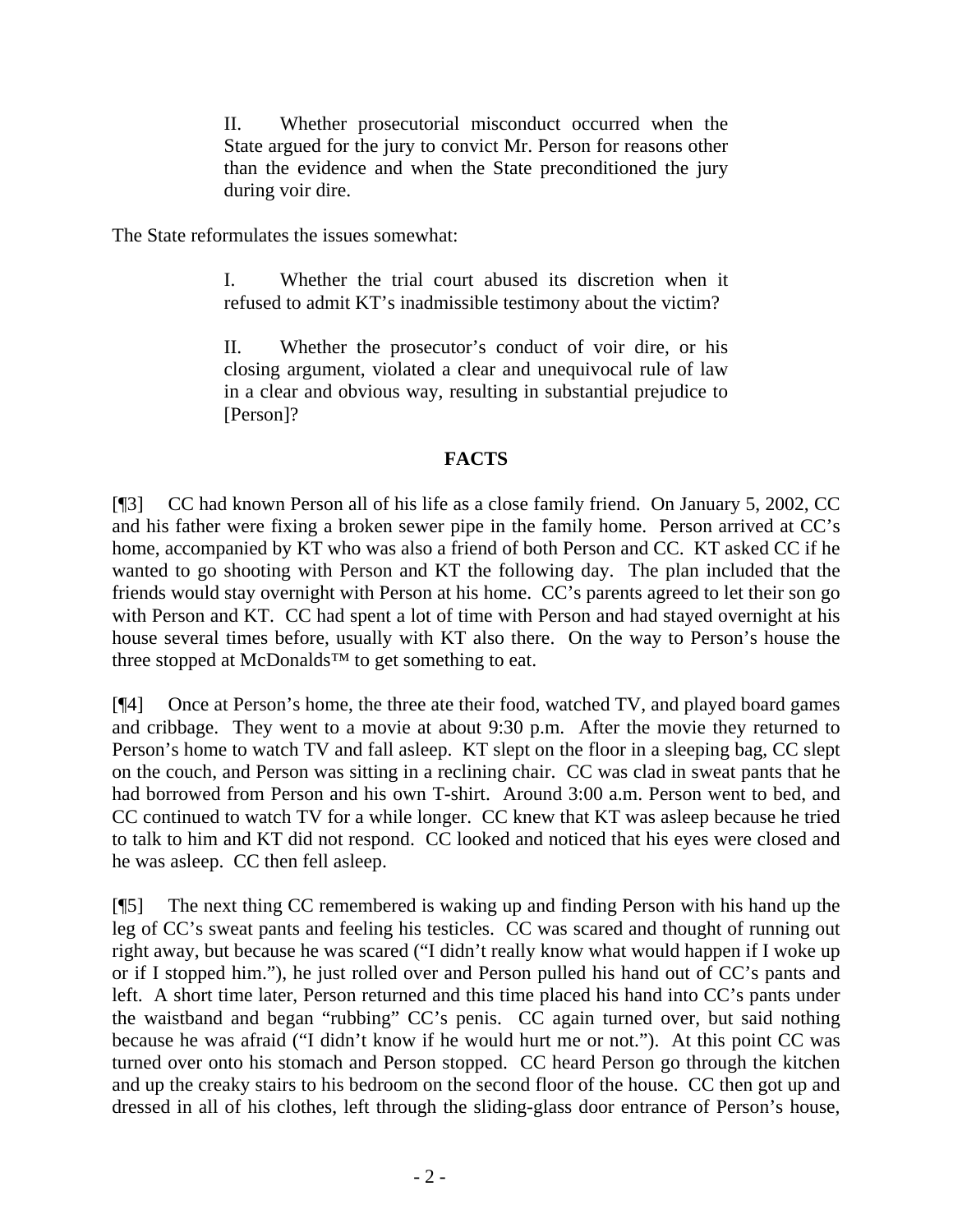and went home. CC's home was a considerable distance away from Person's house, and it took him almost an hour to make the walk/run home. The molestation occurred between approximately 3:45 and 4:30 a.m. CC said he left Person's house at 4:35 a.m. CC related that KT was asleep on the floor throughout this entire episode. CC thought of waking KT, but was afraid he would wake up Person if he did. CC was concerned about KT but wanted to get home first and tell his parents what had happened.

[¶6] During CC's journey home, Person apparently awakened and noticed that CC was gone. Person looked for CC for a time and it was Person shouting CC's name that awakened KT. Person called CC's parents to tell them that he could not find CC and did not know where he was. When CC arrived home, his mother was awake and grabbed him and asked him where he had been. CC told her that Person had "rubbed" him. CC went into his parents' bedroom, lay down on the bed and cried. $2^2$ 

[¶7] During his testimony, CC related that his parents had told him that if anything like this molestation ever happened to him, he was to tell them right away. CC indicated that he had not been taught to do that in school, nor had he discussed it with friends. He did not know anyone who had been fondled as Person had done to him, and it had never happened to him before. He did know what "molest" meant from school.

[¶8] CC's mother testified that she received a call from Person at about 4:30 a.m. on January 6, 2002, during which he reported that he couldn't find CC. CC's father left and drove to Person's house. CC's father called from Person's house and reported that they could not locate CC and that he had called the sheriff's office. Shortly after that, CC entered the back door of the family home and was confronted by his mother: "He was crying and freezing and he grabbed my shoulder and he said Dan had his hands down my pants. He laid down on my bed and cried." After CC's father returned to the family home, the police were called and CC related his story to the police.

[¶9] CC's father also testified about the late night call from Person and that he immediately got up and drove to Person's house. He testified that he and Person walked around Person's property calling CC's name, drove around the general area for a short time, and then went back to Person's house and called the sheriff's office. Shortly after that, CC's mother called Person's house to report that CC was home, and that he claimed to have been molested by Person. CC's father also testified that Person seemed more interested in what CC had said rather than his well-being. CC's father told Person what CC had said and then immediately left Person's house, for fear of what he might do to Person. He repeated the earlier testimony that the police were called and they came and took CC's statement, as well as the statements of the parents.

 $\overline{a}$ 

<sup>&</sup>lt;sup>2</sup> Person did not testify at his trial. KT was asleep and did not awaken until Person discovered that CC was gone. KT did not witness any of the events testified to by CC. The events related above are as they were told by CC and as presented through the testimony of CC's parents. When confronted with CC's report to his parents that Person had molested him, Person denied doing any such thing. CC's parents testified that Person denied committing the molestation.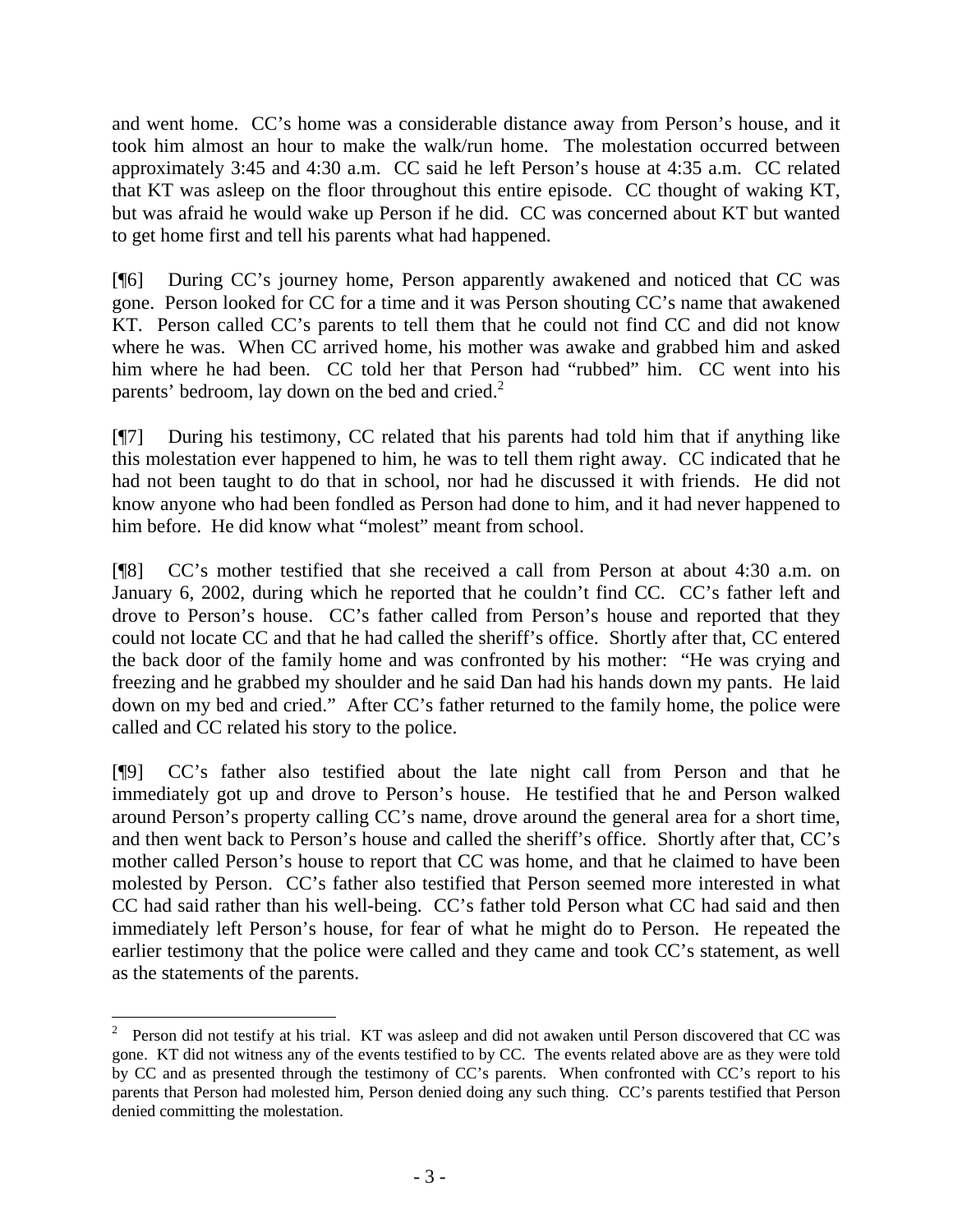[¶10] KT was called as a defense witness and he testified that, although he stayed overnight frequently with Person, he had never been inappropriately touched by him. It is during KT's testimony that one of the central issues in this case arose. Person's attorney asked whether CC had ever told KT about having sex with someone, and the State objected to that line of questioning. The defense contended that the question was proper because it might have demonstrated a prior inconsistent statement by CC with respect to his sexual experiences. The district court sustained the objection. Defense counsel then moved to another line of questioning, which was how CC got along with his father. The State again objected and the district court sustained the objection on the basis of relevance. Defense counsel asked to make an offer of proof outside the hearing of the jury. Defense counsel contended that CC was often intimidated by his father and that he might be motivated to lie about the molestation incident because of that. The district court stuck to its ruling on unspecified grounds. KT also testified that he slept on the floor beneath the couch where CC was sleeping and that he did not wake up until he heard Person calling CC's name. KT testified that that was at about 1:00 or 2:00 a.m.

## **DISCUSSION**

# **KT's Testimony**

[¶11] Evidentiary rulings are within the sound discretion of the trial court and include determinations of the adequacy of foundation and relevancy, competency, materiality, and remoteness of the evidence. This Court will generally accede to the trial court's determination of the admissibility of evidence unless that court clearly abused its discretion. We have described the standard of an abuse of discretion as reaching the question of the reasonableness of the trial court's choice. Judicial discretion is a composite of many things, among which are conclusions drawn from objective criteria. It also means exercising sound judgment with regard to what is right under the circumstances and without doing so arbitrarily or capriciously. In the absence of an abuse of discretion, we will not disturb the trial court's determination. The burden is on the defendant to establish such abuse. *Wilde v. State*, 2003 WY 93, ¶ 13, 74 P.3d 699, ¶ 13 (Wyo. 2003) (citing *Willis v. State*, 2002 WY 79, ¶ 16, 46 P.3d ¶ 16 (Wyo. 2002)).

[¶12] Person contends that the district court's evidentiary ruling limited his ability to question KT and took the heart out of his defense that CC was lying. Person's intended defense was that CC snuck out of Person's house on the night of January 6, 2002, to do something that his parents would not have allowed. The theory goes on to include that when CC got caught, he made up the story of the molestation because he was so intimidated by his father that he could not tell the truth about what he had done that night. This defense was premised in part on Person's contention that he had denied molesting CC. The evidence of that denial did not come in the form of testimony from Person himself, but rather through the testimony of CC's parents. When confronted with what CC said occurred, Person told CC's parents that he had not molested CC. Person did not cross-examine CC, CC's father, or CC's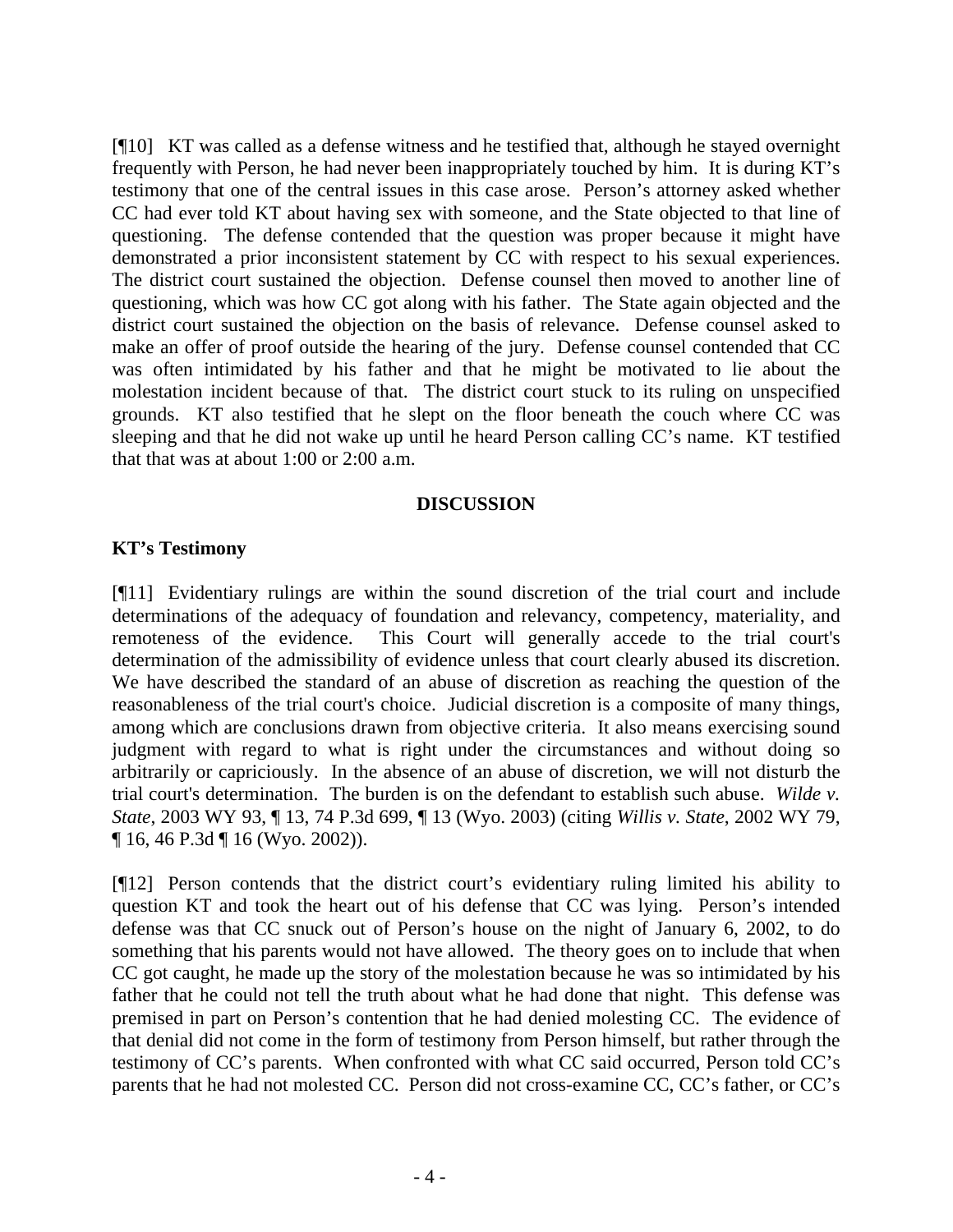mother about this subject. The context in which this issue arose is critical to a sound analysis of the issue presented and so we set it out in detail:

> Q. Tell me what you know about [CC] and his parents. Do they get along very well?

> > A. Yeah.

Q. Okay. What about his father in particular, does he get along with his father?

[Prosecutor]: Objection, your Honor, 404(b) and this is also improper under 608.

THE COURT: Sustained.

Q. Does he have any problems with his father?

[Prosecutor]: Objection, Your Honor.

THE COURT: Sustained.

 [Defense Counsel]: Your Honor, I guess I would ask for a ruling on why I can't ask that question.

THE COURT: Based upon basic relevance.

[Defense Counsel]: I can show relevance, if you want me to do it [at] side bar.

THE COURT: Okay.

 [Prosecutor]: I guess we need a hearing, Your Honor.

 (A bench conference was held out of the hearing but in the presence of the jury.)

[Defense Counsel]: Um, Your Honor, my question to him is if he knows the relationship between [CC] and his father. I expect him to say that [CC] is sometimes intimidated by his father, that he yells at him, that kind of thing, and sometimes he's scared of him. That they have this relationship of that nature.

It's important in my case because it's one of those things I think I ought to be able to argue because he did not go home and may have been out and left Dan's house and thought he was going to get in trouble. And because of that, that's why he came up with this story that Dan had touched him. So I think it's important to show that he had that mind-set.

THE COURT: Well, the foundation issue with regards to - what are you talking about, observations that he had been talking about something else?

[Defense Counsel]: I'm asking for a specific statement of anything of that nature.

THE COURT: That he observed with the father?

[Defense Counsel]: Right. I can ask him that question.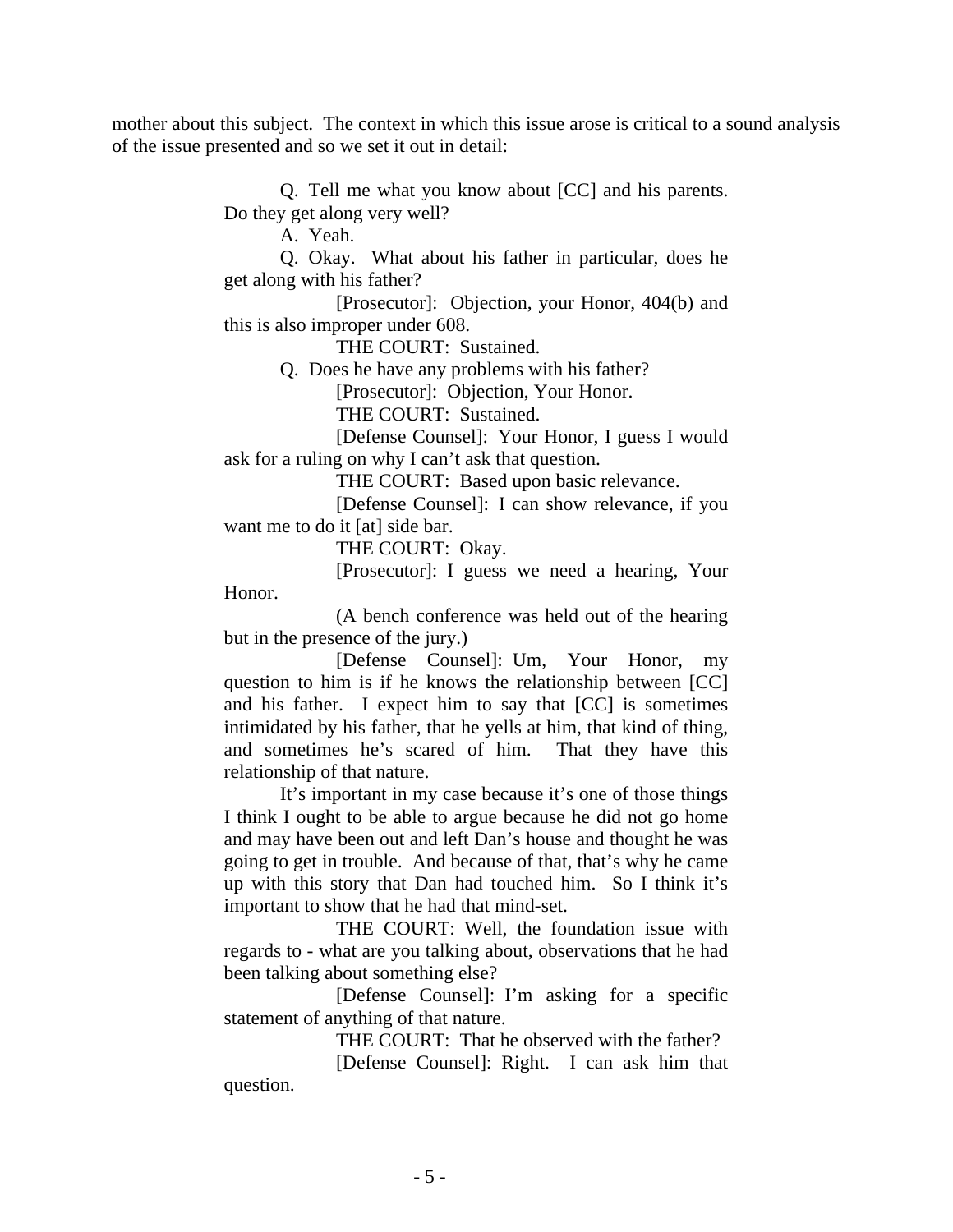[Prosecutor]: I would object to that 404(b) or 608, instances of conduct. I have no notice of 404(b). We haven't had a hearing on it. It would be an irrelevant thing, possibly drawing out hearsay. I think it's improper impeachment. Neither the father nor [CC] were confronted with these items. They don't have a chance to explain that.

THE COURT: I'll continue to sustain the objection.

[ $[13]$  Person bases his argument in this regard on the Sixth<sup>3</sup> and Fourteenth<sup>4</sup> Amendments to the United States Constitution and Article 1, Section  $10<sup>5</sup>$  of the Wyoming Constitution. Person contends that he was deprived of testimony that would have been relevant, material, and vital to his defense. In support of this argument, Person cites *California v. Trombetta*, 467 U.S. 479, 104 S.Ct. 2528, 2532, 81 L.Ed.2d 413 (1984), for the proposition that:

U.S. Const. amend VI.

#### Section 1

#### Citizenship Rights Not to Be Abridged by States

All persons born or naturalized in the United States and subject to the jurisdiction thereof, are citizens of the United States and of the State wherein they reside. No State shall make or enforce any law which shall abridge the privileges or immunities of citizens of the United States; nor shall any State deprive any person of life, liberty, or property without due process of law; nor deny to any person within its jurisdiction the equal protection of the laws.

U.S. Const. amend XIV.

5

<sup>2</sup><br>3

#### **§ 10. Right of accused to defend.**

In all criminal prosecutions the accused shall have the right to defend in person and by counsel, to demand the nature and cause of the accusation, to have a copy thereof, to be confronted with the witnesses against him, to have compulsory process served for obtaining witnesses, and to a speedy trial by an impartial jury of the county or district in which the offense is alleged to have been committed. When the location of the offense cannot be established with certainty, venue may be placed in the county or district where the corpus delecti [delicti] is found, or in any county or district in which the victim was transported.

Wyo. Const. art. 1, § 10.

In all criminal prosecutions, the accused shall enjoy the right to a speedy and public trial, by an impartial jury of the State and the district wherein the crime shall have been committed, which district shall have been previously ascertained by law, and to be informed of the nature and cause of the accusation; to be confronted with the witnesses against him; and to have compulsory process for obtaining witnesses in his favor, and to have the Assistance of Counsel for his defence.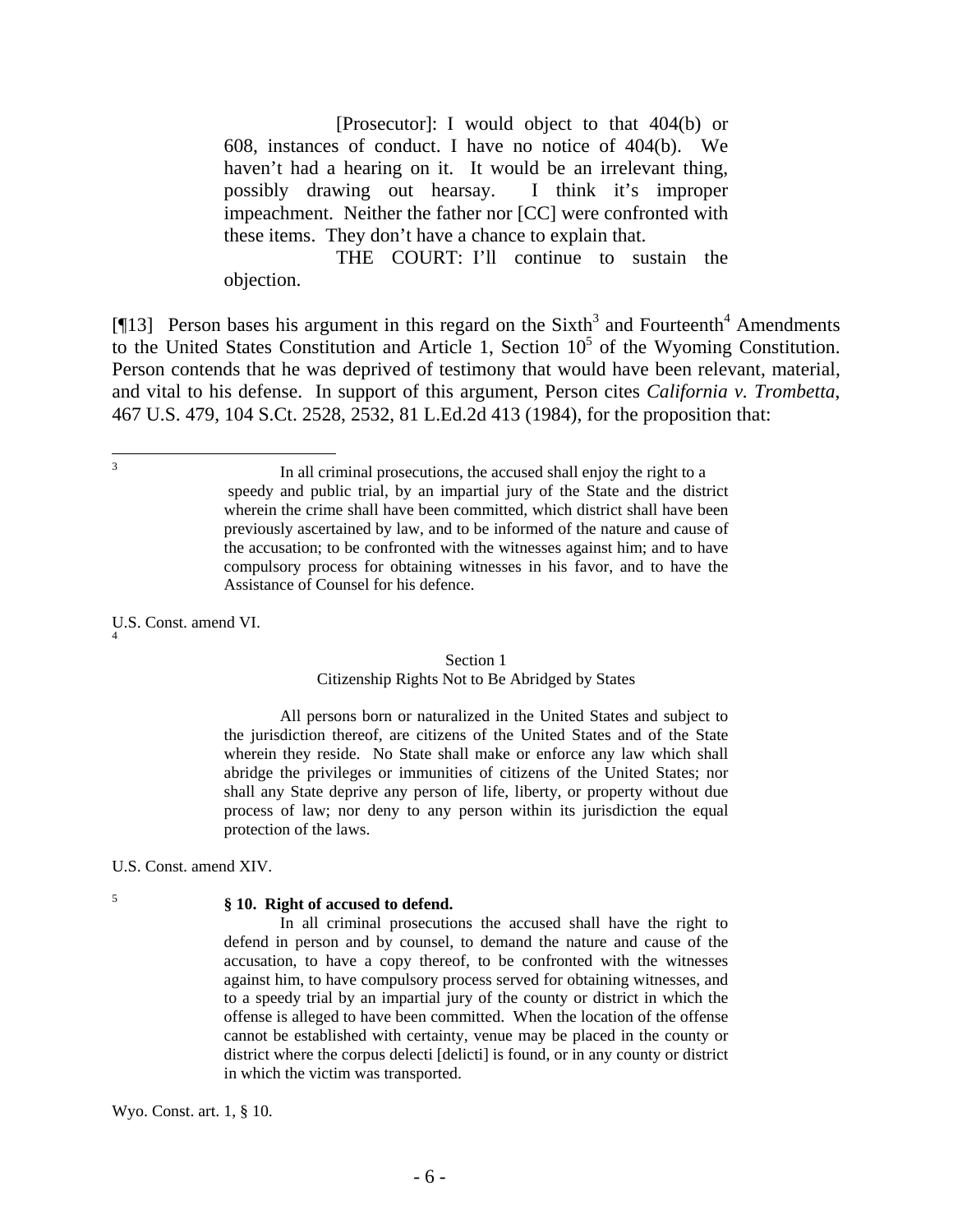Under the Due Process Clause of the Fourteenth Amendment, criminal prosecutions must comport with prevailing notions of fundamental fairness. We have long interpreted this standard of fairness to require that criminal defendants be afforded a meaningful opportunity to present a complete defense. To safeguard that right, the Court has developed "what might loosely be called the area of constitutionally guaranteed access to evidence."

However, that case deals exclusively with a defendant's right to have delivered to him, by the prosecution, exculpatory evidence that would raise a reasonable doubt about the defendant's guilt. We do not view the case as applicable to the question at hand. Person also calls our attention to *United States v. Valenzuela-Bernal*, 458 U.S. 858, 102 S.Ct. 3440, 3446, 73 L.Ed. 1193 (1982),<sup>6</sup> for the proposition that the Sixth Amendment guarantees a criminal defendant the right to secure the attendance of witnesses and that a defendant may not arbitrarily be deprived of testimony that would be relevant and material and vital to his defense. However, it goes on to say that a defendant cannot establish a violation of that constitutional right merely by showing he has been deprived of a witnesses' testimony. "He must at least make some plausible showing of how their testimony would have been both material and favorable to his defense." *Id*. First, that case appears to be limited to circumstances dealing with witnesses who have been deported by the government (and thus are unavailable to the defendant), but to the extent it has more general application, it appears to favor the State's position that Person was required to make a showing that the evidence KT might have provided was relevant, material, and favorable to his defense.

[¶14] We applied the *Valenzuela-Bernal* case in *Dysthe v. State*, 2003 WY 20, ¶ 5, 63 P.3d 875, ¶ 5 (Wyo. 2003):

> A violation of the compulsory process clause of the Sixth Amendment occurs when a defendant is arbitrarily deprived of testimony that would have been relevant, material, and vital to his defense. *United States v. Valenzuela-Bernal*, 458 U.S. 858, 867, 102 S.Ct. 3440, 73 L.Ed.2d 1193 (1982). In *Taylor v. Illinois*, 484 U.S. 400, 407-09, 108 S.Ct. 646, 98 L.Ed.2d 798

 $\overline{a}$ 

<sup>&</sup>lt;sup>6</sup> Person calls several other United States Supreme Court cases to our attention but we do not find them to be pertinent to our immediate discussion. *Rock v. Arkansas*, 483 U.S. 44, 107 S.Ct. 2704, 97 L.Ed.2d 37 (1987) (holding that Arkansas' per se rule excluding all hypnotically refreshed testimony infringed impermissibly on criminal defendant's right to testify on her own behalf); *Crane v. Kentucky*, 476 U.S. 683, 106 S.Ct. 2142, 90 L.Ed.2d 636 (1986) (holding that the exclusion of testimony concerning the circumstances of defendant's confession, on the ground that the testimony pertained only to the issue of voluntariness resolved against defendant in a pretrial ruling deprived him of a fair trial); *Chambers v. Mississippi*, 410 U.S. 284, 93 S.Ct. 1038, 35 L.Ed.2d 297 (1973) (exclusion of testimony that third person had confessed on several occasions to committing the murder with which defendant was charged deprived defendant of a fair trial).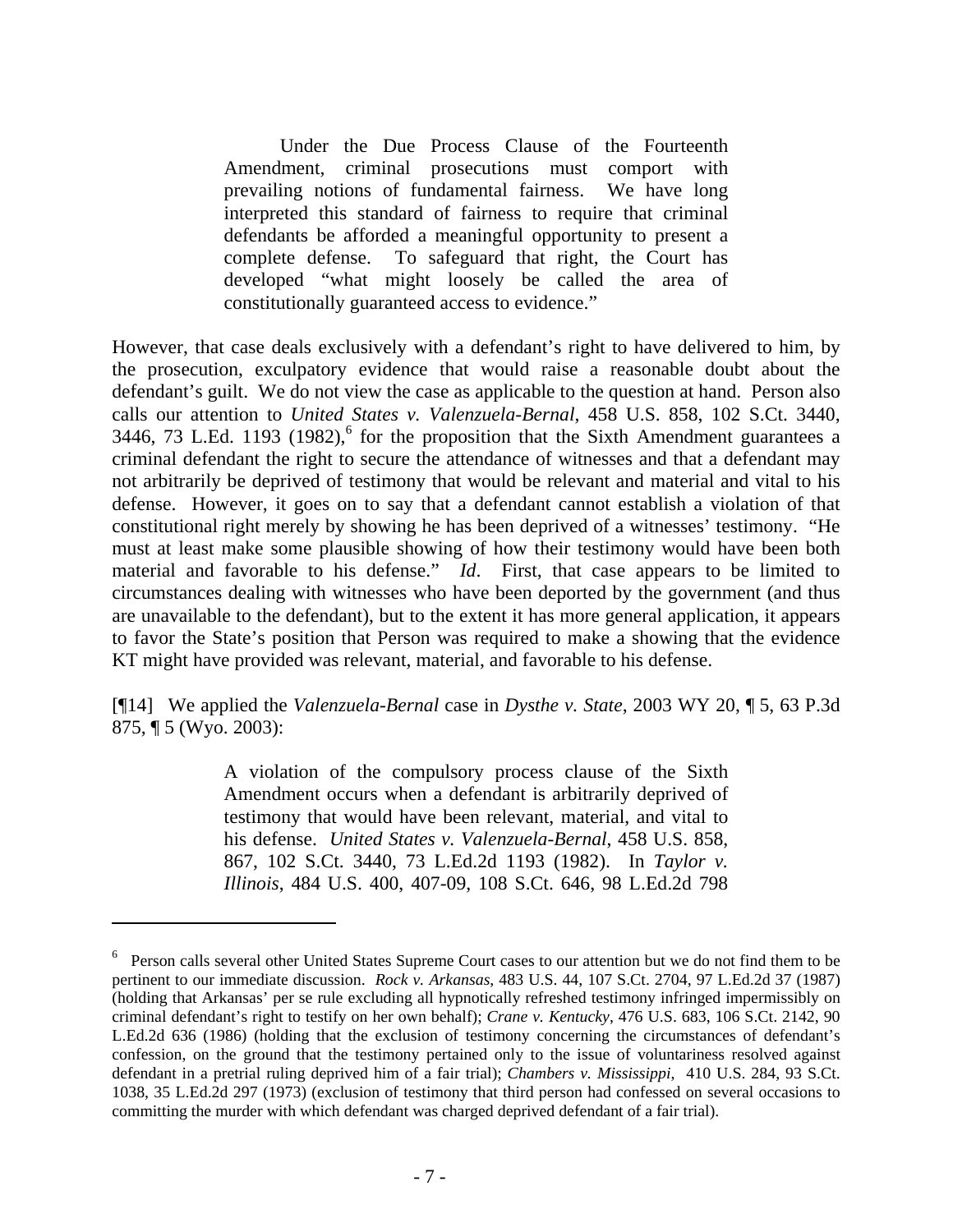(1988), a case involving the violation of a pre-trial discovery order, the United States Supreme Court held that the compulsory process clause is not merely a guarantee that the accused shall have the power to subpoena witnesses, but confers on the accused the fundamental right to present witnesses in his own defense. *Taylor* further held, however, that although a trial court may not ignore a defendant's fundamental right to present witness testimony in his favor, the mere invocation of that right cannot automatically and invariably outweigh countervailing public interests. *Id*. at 410-16, 108 S.Ct. 646. The factors to be weighed in the balance include, but are not limited to the "integrity of the adversary process, which depends both on the presentation of reliable evidence and the rejection of unreliable evidence, the interest in the fair and efficient administration of justice, and the potential prejudice to the truth-determining function of the trial process ...." *Id*. at 414-15, 108 S.Ct. 646.

[¶15] We will concede that some of the prosecutor's objections to KT's testimony were a bit far afield. However, the focus of the objections made, and of the trial court's concerns, was whether the evidence was relevant. It is evident that Person's "theory of the case" was balanced not so much on the head of a pin, as on the point of a pin. There was no evidence in the record at the time KT was called as a witness to even suggest that CC was so in fear of or intimidated by his father that he would be motivated to lie about the molestation, or that CC had been engaged in some sort of lark during the late night hours of January 6, 2002, so that he would need to lie to his parents.

[¶16] To be admissible, evidence must be relevant to some issue in the case:

For evidence to be admissible, it must be relevant. W.R.E. 402. Evidence is relevant if it has "any tendency to make the existence of any fact that is of consequence to the determination of the action more probable or less probable than it would be without the evidence." W.R.E. 401. In criminal cases, " '[e]vidence is always relevant if it tends to prove or disprove one of the elements of the crime charged.' " *Geiger v. State*, 859 P.2d 665, 667 (Wyo.1993) (*quoting Grabill v. State*, 621 P.2d 802, 809 (Wyo.1980)).

*Gomez v. State*, 2003 WY 58, ¶ 6, 68 P.3d 1177, 1179, ¶ 6 (Wyo. 2003).

[¶17] W.R.E. 401 "requires no more probative worth than that which reasonable persons would require in making thoughtful decisions in life outside the courtroom." 1 Christopher B. Mueller and Laird C. Kirkpatrick, Federal Evidence, § 82 at 392, § 83 at 396-97, (2<sup>nd</sup> ed. 1994). W.R.E. 402 counsels that technicalities should be avoided and that reliable evidence of sound probative value should be admitted. 2 Weinstein's Federal Evidence, § 402.02[1] at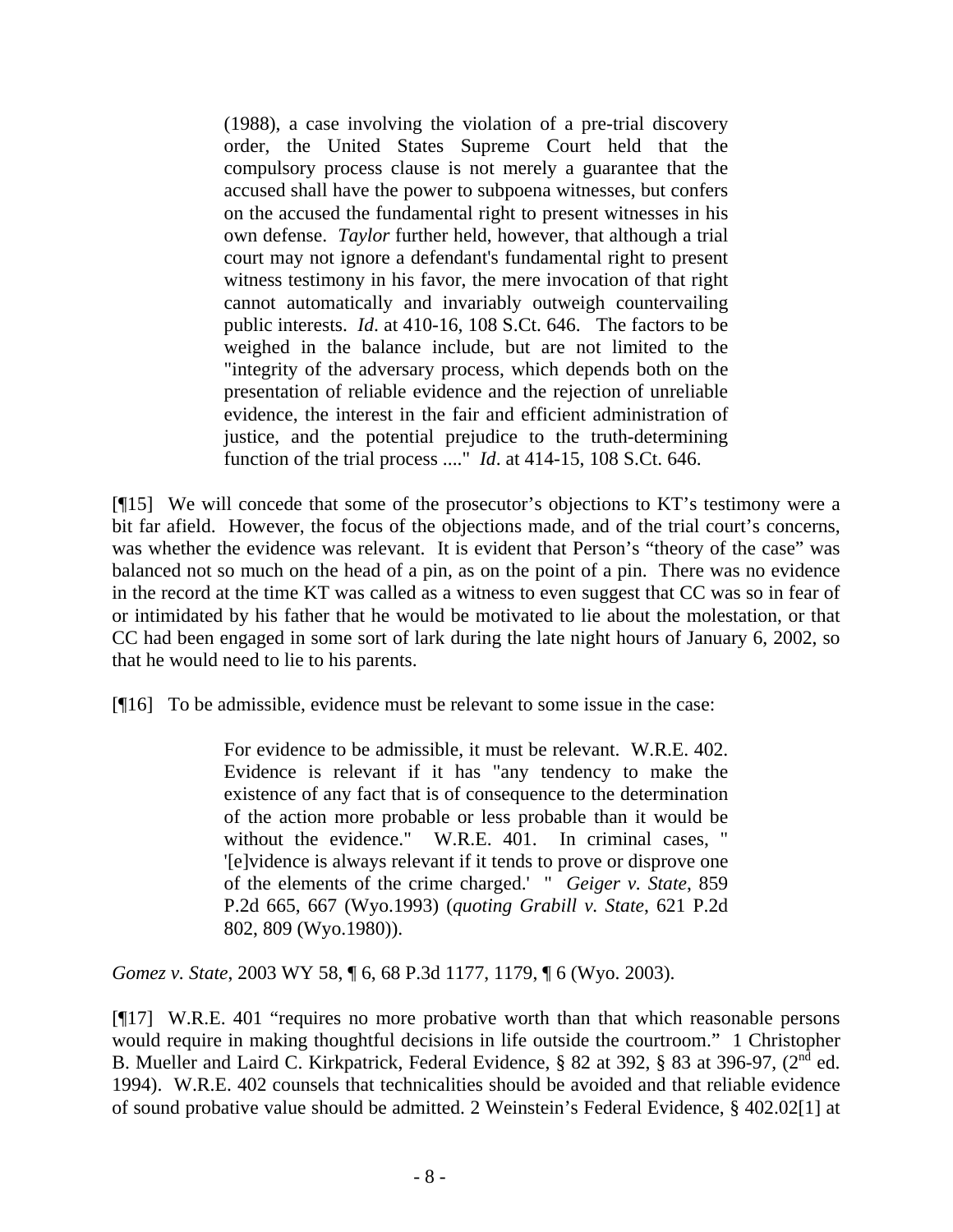402-11 ( $2<sup>nd</sup>$  ed. 2004). "However, the goal of ascertaining the truth is not always served by indiscriminate admission of all relevant evidence." *Id*., § 402.02[2] at 402-11 –15. We deem the following thoughts from Professor Mueller to be applicable to what occurred in this case because the trial court's decision in this instance was made after all other evidence offered in this case was already in:

> Like all evidentiary decisions, the trial judge decides relevancy questions on the run, one by one as the trial progresses, with succeeding decisions reached in the light of more and more actual information. This fact has unique significance for decisions of relevancy. The court can take steps to make decisions easier, but some relevancy questions are bound to arise in early stages when events and conditions are mostly in the shadows. The relevancy standard should be liberal, because a higher standard would mean rejecting more at the beginning of trial than at the end, and setting the standard at a modest level helps assure uniform administration and a fuller consideration of proof that bears on the issues."

1 Mueller and Kirkpatrick, *supra*, § 83 at 397-98.

[¶18] The evidence that defense counsel suggested 11-year-old KT might be able to provide was KT's assessment of the relationship between father and son (and what was in CC's mind) so that the fact finder might infer that CC had a motive to lie. The excluded evidence was, by nature, circumstantial evidence:

> Sometimes circumstantial evidence is irrelevant. If it fails even to support the conclusion for which it is offered under FRE 401's generous standard, it should be excluded. Objecting parties commonly argue that circumstantial evidence is prejudicial under FRE 403 (inviting misuse or making the jury angry), but even without such concerns circumstantial evidence that fails the relevancy standard may be excluded simply because it requires inferential leaps that are too speculative. Sometimes circumstantial evidence is insufficient to support the conclusion for which it is offered, and the problem is not relevancy but sufficiency. Sometimes circumstantial evidence is excluded because proof of some additional fact is required before the evidence could support the point for which it is offered. In this situation, the court may treat the missing fact as a condition that must be fulfilled, and may either admit the evidence subject to a motion to strike, or insist that the conditional fact be proved first. Sometimes evidence is excluded as irrelevant if it seems clear that there is no other proof that supporting the proposition to which the evidence is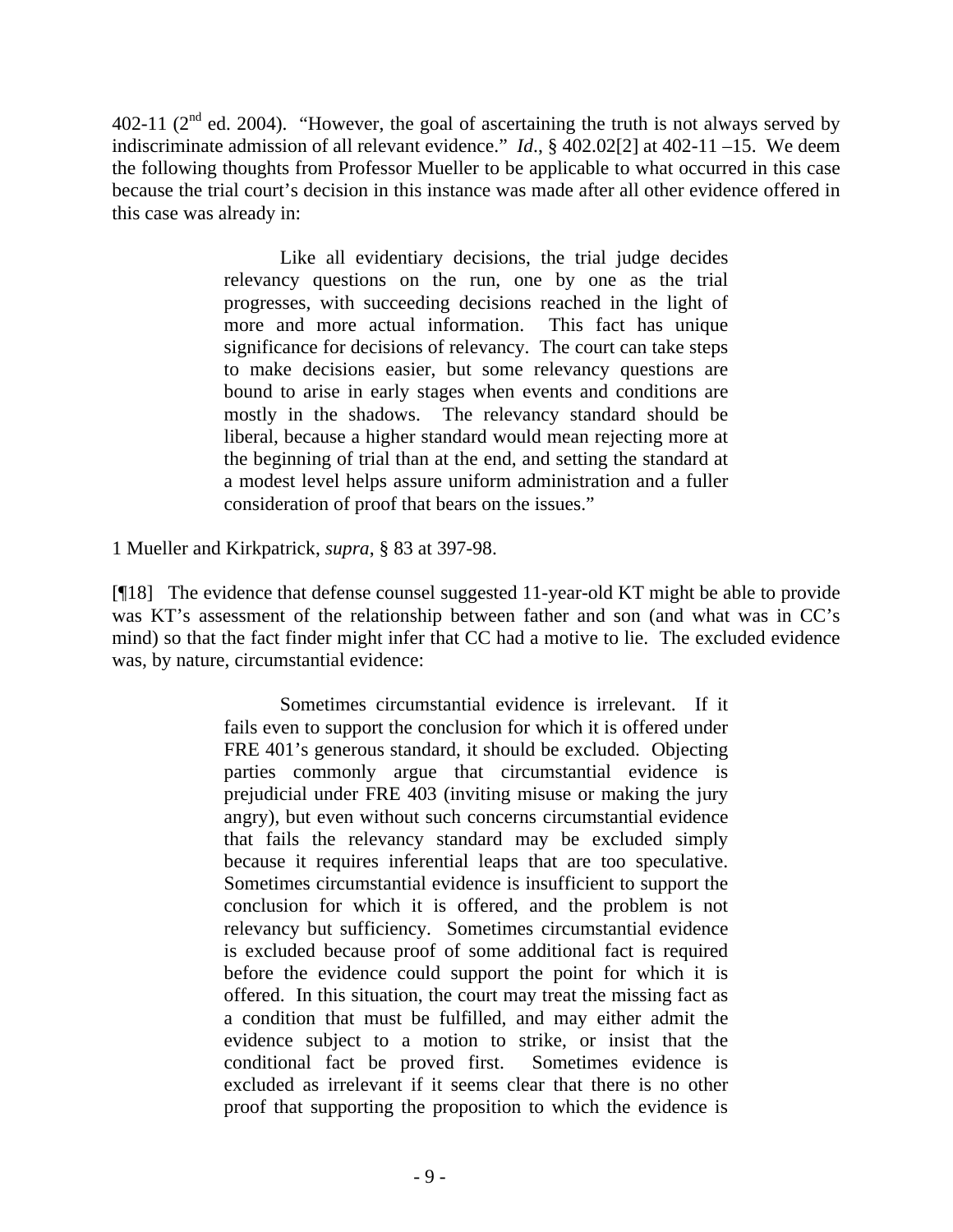directed and that evidence is insufficient to prove it without something more. Here the conclusion that proffered evidence is "irrelevant" really means that the court is insisting that the proponent offer the missing evidence first or that the court is refusing to admit the proffered evidence without assurance that the missing point will be proved. Excluding proffered evidence because of the missing link separating it from the desired conclusion can avoid prejudice, confusion, and waste of time, which is proper under FRE 403.

1 Mueller and Kirkpatrick, *supra*, § 83 at 401-3.

[¶19] This brings us, then, to our final point in this regard, and that is the sufficiency of defense counsel's offer of proof. W.R.E. 103 provides:

> (a) *Effect of erroneous ruling*. -- Error may not be predicated upon a ruling which admits or excludes evidence unless a substantial right of the party is affected, and

> (1) Objection. -- In case the ruling is one admitting evidence, a timely objection or motion to strike appears of record, stating the specific ground of objection, if the specific ground was not apparent from the context; or

> **(2) Offer of Proof. -- In case the ruling is one excluding evidence, the substance of the evidence was made known to the court by offer or was apparent from the context within which questions were asked.**

> (b) *Record of offer and ruling*. -- The court may add any other or further statement which shows the character of the evidence, the form in which it was offered, the objection made, and the ruling thereon. It may direct the making of an offer in question and answer form.

> (c) *Hearing of jury*. -- In jury cases, proceedings shall be conducted, to the extent practicable, so as to prevent inadmissible evidence from being suggested to the jury by any means, such as making statements or offers of proof or asking questions in the hearing of the jury.

> (d) *Plain error*. -- Nothing in this rule precludes taking notice of plain errors affecting substantial rights although they were not brought to the attention of the court. [Emphasis added.]

[¶20] In the context of evidentiary rulings at trial, this Court has long adhered to the doctrine that a sufficient offer of proof is necessary so that we are adequately apprised of the nature of the excluded testimony. *Skinner v. State*, 2001 WY 102, ¶ 39, 33 P.3d 758, ¶ 39 (Wyo. 2001):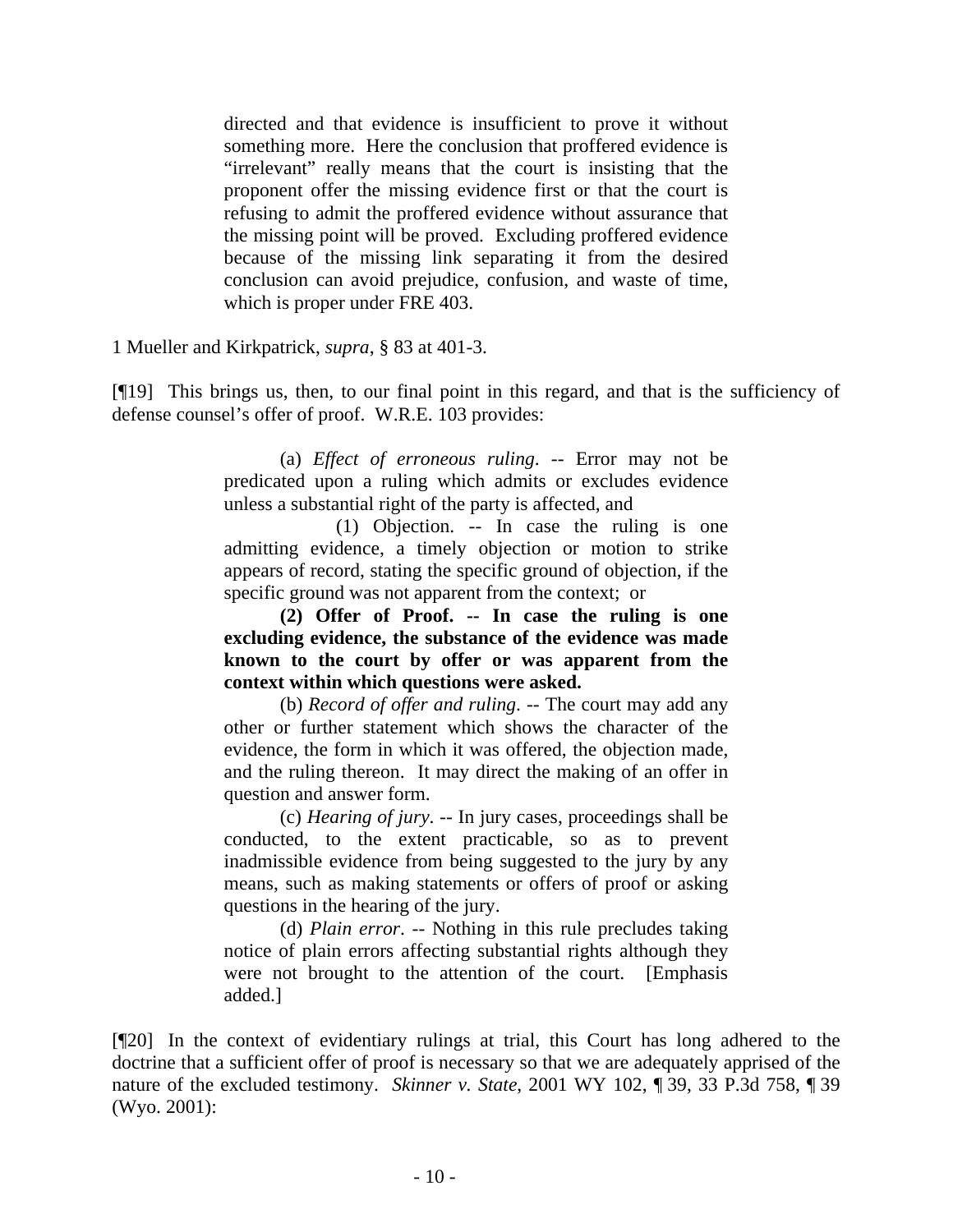This requirement enables the trial court to be fully advised in the exercise of its discretion regarding the admission of evidence and allows the reviewing court to determine if prejudicial error resulted from the exclusion of the proffered testimony. Assertions and speculation in an appellate brief in no way take the place of an explicit offer of proof:

We suggest there is only one prudent way for an offer of proof to be made a[t] trial. The attorney who seeks to offer evidence, which has been refused or to which an objection has been upheld, should take the initiative. The offer of proof should then take the form of counsel's eliciting the proposed testimony directly from the witness, or entering the tangible evidence in the record, all outside of the hearing of the jury.

*Hermreck*, 956 P.2d at 338 (quoting *Rudolph v. State*, 829 P.2d 269, 275 (Wyo.1992)). We conclude our appellate review was impeded due to the absence of an offer of proof and a clear indication in the record as to what the victim's testimony would have revealed.

*Also see* 1 Mueller and Kirkpatrick, *supra*, §§ 13-15 at 62-79.

[¶21] Upon careful examination of this question, we conclude the offered evidence was not relevant, or was at most conditionally relevant, and the necessary preconditions were not met. The offer of proof brought forward by Person did not meet the required standard. We hold that the district court did not err in refusing admission of the disputed evidence.

[¶22] A secondary matter concerns the trial court's refusal to permit defense counsel to question KT about what CC may have told him about sexual experiences CC had. During the cross examination of CC, defense counsel asked him about his prior sexual experiences, or conversations he might have had with people about sex, and CC essentially denied having any. The State objected to that line of questioning but the district court permitted defense counsel to continue "a little bit." When defense counsel asked KT what CC may have told him about his prior sexual experiences, the district court sustained the State's objection. Defense counsel contended that he should have been permitted to ask those questions so as to reveal a prior inconsistent statement, i.e., that CC denied prior sexual experiences, and that KT's testimony might contradict that. Defense counsel made no offer of proof whatsoever in this instance. For much the same reasons as those set out above, in particular because there was no offer of proof tendered to the trial court, we conclude that the district court did not abuse its discretion in disallowing this evidence.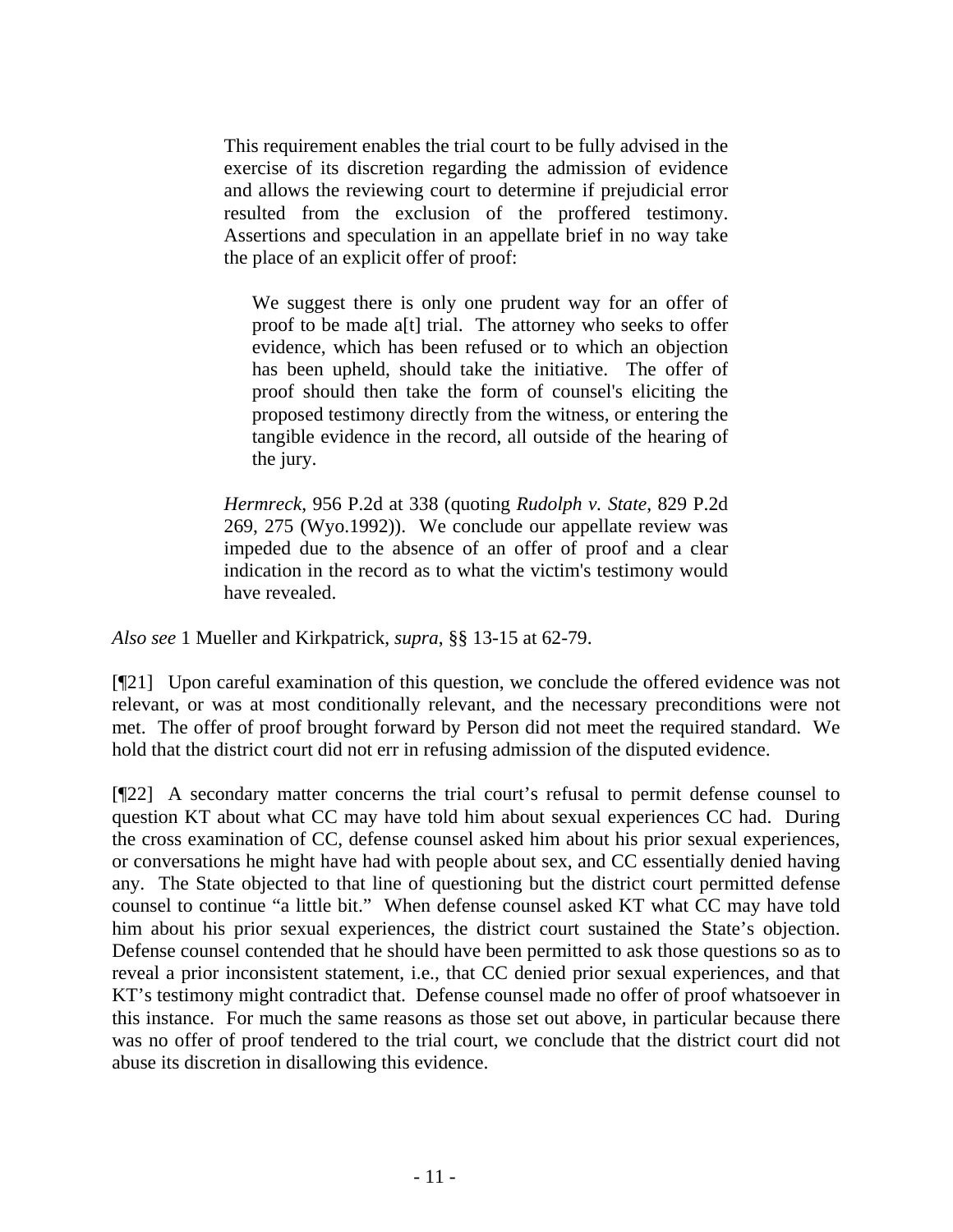## **Improper Voir Dire**

[¶23] Person appears to group improper voir dire and improper argument to the jury as a single issue amounting to an allegation of generalized prosecutorial misconduct, grouping them together as a sort of compound or cumulative error. However, it is necessary to separate the two for purposes of discussion for a number of reasons, including that they are subject to different standards of review.

[¶24] Although he lodged no objections during voir dire, Person contends that the asking of the following questions constitutes a form of prosecutorial misconduct and/or a violation of a clear and unequivocal rule of law that prejudiced his case and violated his right to a fair trial. In the context of asking the jury panel about what their understanding of "evidence" was, a juror responded that she thought of "eyewitness accounts." The prosecutor then launched this line of questioning:

> Now, can we all agree that it's probably best if when we know a crime is about to happen to kind of freeze time and take 12 of you over so you can all watch it and then start the clock so you can watch it happen and decide what happened and who did it. That would be great. Or maybe I can more realistically ask for the time machine [ATM Machine?] so we can videotape everything and show you those tapes. But can you understand that doesn't always happen? Usually it's a rare occasion that we get lucky enough to have a videotape of the actual crime occurring?

> So we have to do kind of the next best thing. We have to bring in people who did see it and have them tell you what they saw and ask you to decide the case upon that. You are going to hear from eyewitnesses during this case. And you are going to be asked to rely in making your decision on what they tell you.

> Is there anybody here that absolutely could not make this kind of decision holding this man accountable based on what someone else is telling you they saw? Eyewitness testimony. Is there anyone who could not do that?

> > (No response.)

So we all agree that eyewitness testimony is a valid form of evidence?

(Nodded head.)

Okay. Now, we are human. One person may see it a little differently than other people, so you may get slightly different versions. And you understand that when that happens, it's going to be the lucky people that get set over here, it is going to be their problem to figure it out, piece together what actually happened. We all understand that and agree to it.

(Nodded head.)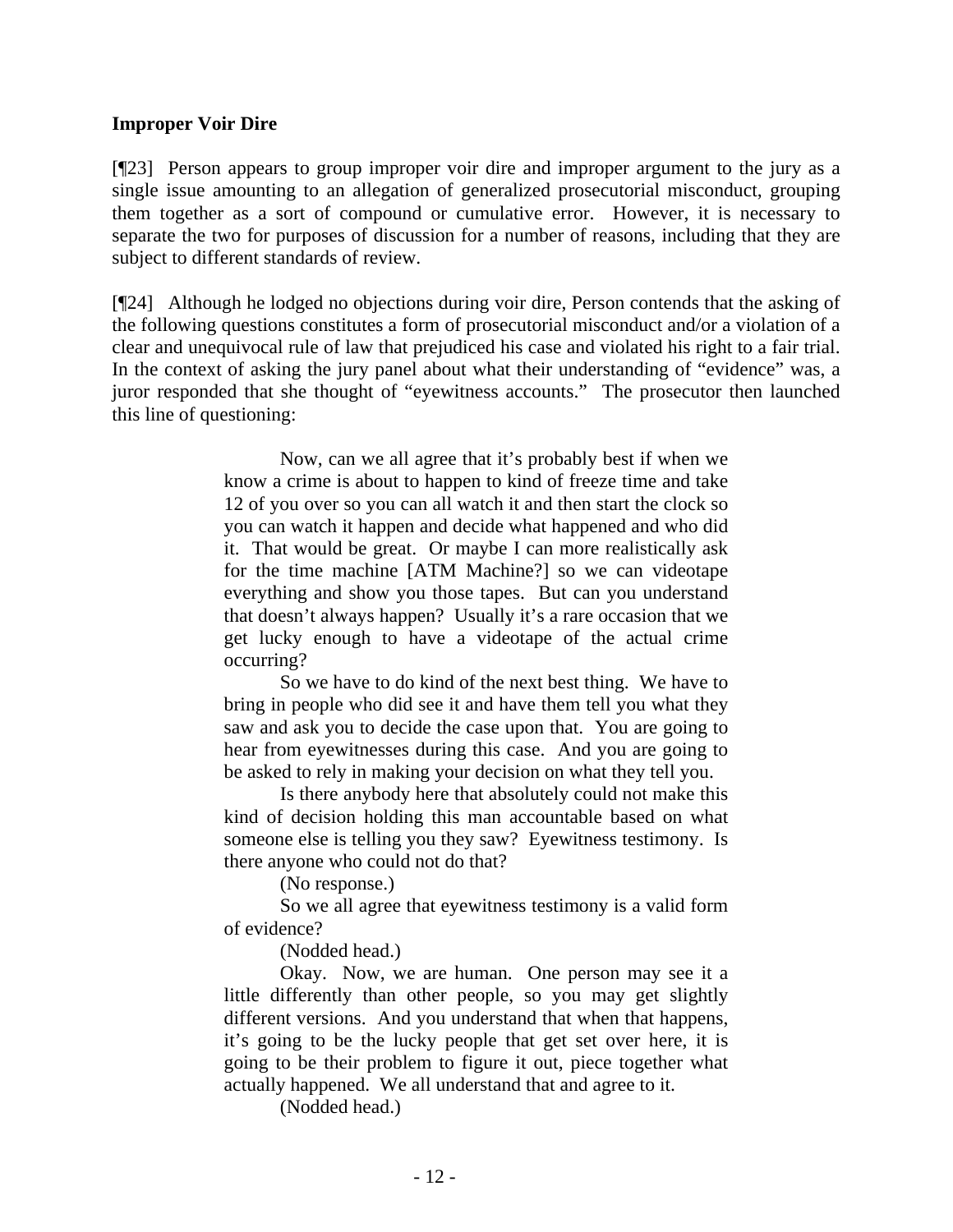Is there anyone that cannot find a person guilty in a criminal trial based only on eyewitness testimony?

(No response.)

Is there anyone that says – now I'm talking about in the pretend world now, you fully believe those eyewitnesses that they are telling you the truth, but is there anyone that feels that's just not enough? Okay.

[¶25] It is Person's contention that this was an effort by the prosecutor to precondition the jury to find him guilty even if the State was only able to produce the eyewitness testimony of CC.

[¶26] Person also claims the following questioning was designed to alert the jury to the circumstance that there was no physical evidence in this case, so as to precondition the jury not to acquit because of that deficit (the context continues to be the jury's understanding of evidence, and the specific topic was DNA):

> DNA, yeah. That alphabet thing. Alphabet things. A bunch of Gs and As and Ts put together to make that spiral thing. Who knows what it means? They can prove things with that. I trust them.

> Okay. Let's talk about DNA evidence. Just like the videotape, you all understand that not every case has DNA evidence. Not every case has fingerprint evidence. These things have been around for a while, used a lot, but you don't them in every single case.

> As a prosecutor I want as much evidence as I can. Sometimes you just don't have it. Like fingerprints, they've got to touch something before we can get a print from it. Unlike the crime scene investigators on TV, we can't get a print from every single thing. I wish we could.

> And with DNA you've got to leave behind bodily fluid, blood, spit. I won't go any further. But you've go[t] to leave something behind so it can be tested to get some cells out of it. Do we all understand that?

> > (Nodded head.)

Is there anybody – kind of the same question, I want to make sure everybody understands. Is there anybody that could not find someone guilty unless we had something like DNA from a blood sample or a fingerprint or fibers? Is there anybody that absolutely has to have one of those things, something like that?

(No response.)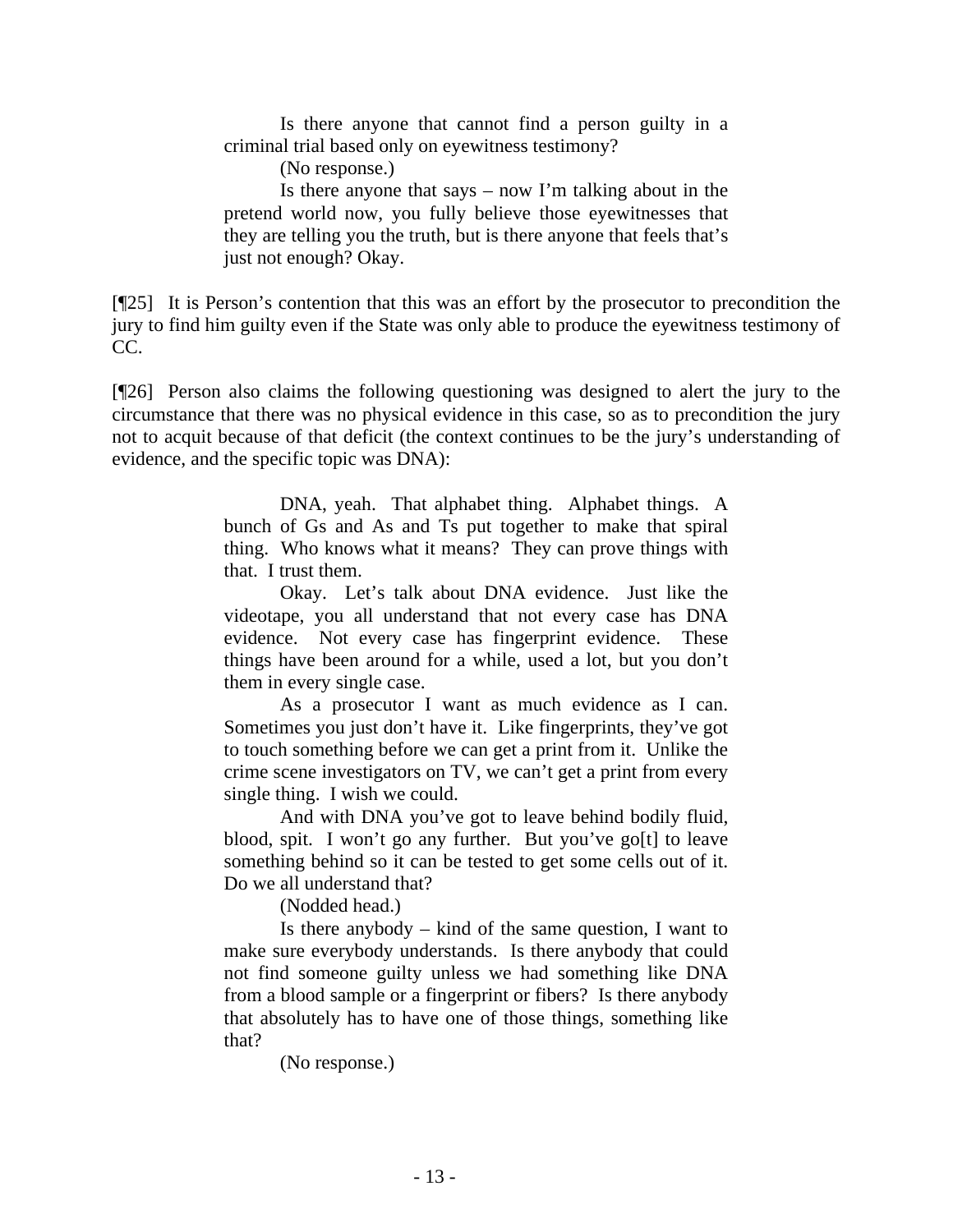[¶27] Person also contends that the following lengthy exchange between the prosecutor and the jury demonstrates that the prosecutor's intent was to precondition the jury to his case (the context is the jury's understanding that the burden of proof in a criminal case is "beyond a reasonable doubt"):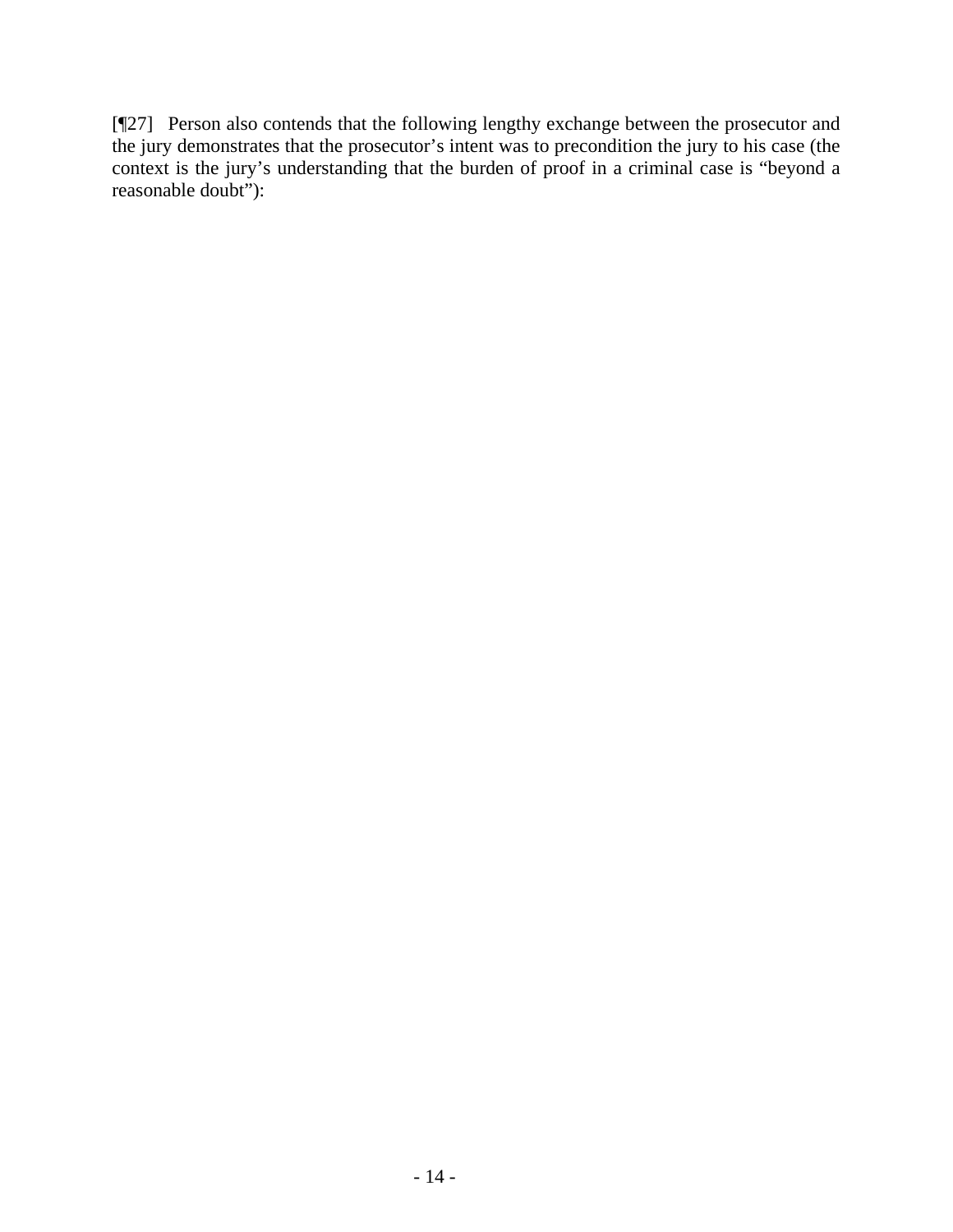Thank you sir. I appreciate that. There are certain things I'm going to have to prove to you, certain lists of things. Again, lawyers have to name everything, we call them elements. The judge at the end of the trial is going to instruct you what those elements are. It's a fancy word [way] of saying the who, the what, the when and the where.

Now those who haven't been in journalism class you realize I forgot one of the big five. Another "W" word why? Why? Did I just forget it? No. I intentionally left it out. The reason I did is I do not have to prove why. I don't have to prove why they did it. Fancy lawyer word, motive.

Some people think you have to prove motive in order to convict someone – why. I don't. I have to prove those other "W" words. Could anybody not find somebody guilty unless I told them why the defendant did it?

(No response.)

Has anybody here ever seen someone acting in a way they couldn't explain why they were doing that? Oh, come on. You haven't see some guy walking down the street talking to himself, swatting at bugs that aren't there. Okay.

Now that guy walking down the street that you saw, whoever it was that you saw, acting in a way you couldn't explain, you could not say why they did it. Any doubt in your mind why they were doing that, though, they were doing whatever it was that was odd to you, walking down the street talking to themselves, or whatever. Does that mean they didn't do it because you can't say why? Okay.

The plain truth is, folks, in an indecent liberties, child molesting case, I hope I can never tell the why. I hope I never understand. I don't want to understand, unless it will help stop it.

Those elements I talked about. On or about a certain date in Laramie County, Mr. Person knowingly took indecent, immodest, immoral liberties with a child. They will fill in that date for you. It's January  $6<sup>th</sup> - I$  can tell you, It's no big secret -2002. Does anybody think I should have to prove more than that, the when, what, who and where?

. . . .

I've got to prove it beyond a reasonable doubt. Does anybody think I have to prove more?

. . . .

Indecent liberties, I'm going to get serious on you for a second, child molesting. What comes to your mind when I say indecent liberties? [To a Juror.]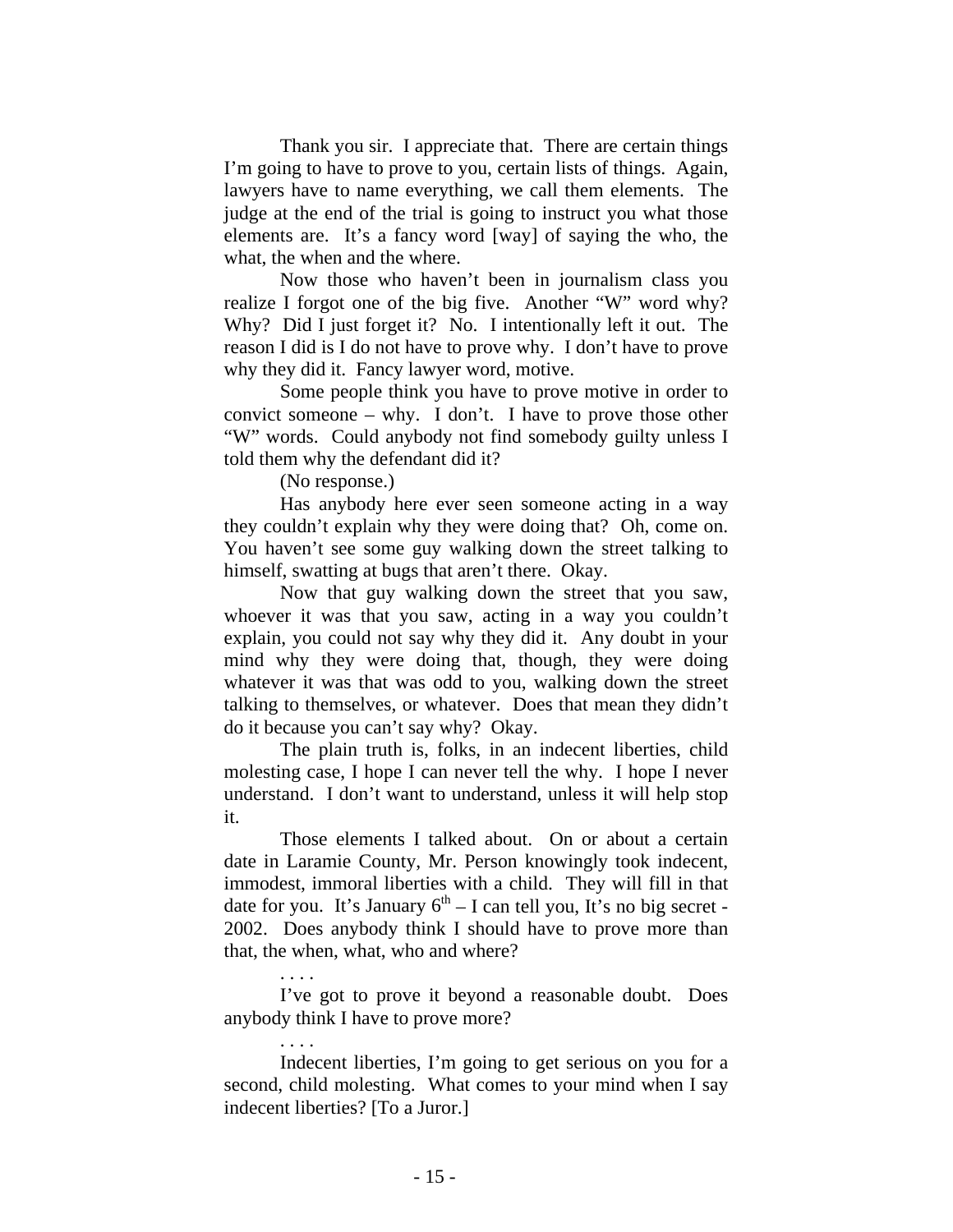[Juror] Doing [things] with the child that you shouldn't be doing. Sexual things.

[To a Juror] Sexual things. Does the sex of that child matter whether they are male or female?

[Juror] No – I mean, they do it whether it's female or male.

[To a juror] [D]o you think that in these cases child molesting, indecent liberties, force is necessary?

[Juror] No.

. . . . With [the juror's] statement, does anybody think it makes a big difference whether it was a boy or a girl that was molested? We all agree boys and girls can be molested. We all agree you don't need to be forced. Okay. And I will say this as tactfully as I think I can. Is there anybody that thinks that in order for there to be molestation of a child there has to be some form of penetration?

(Nodded head).

I think we all know what I am talking about. Can we agree that there doesn't have to be penetration, you can molest a child without that?

(Nodded head.)

So we all agree that touching can be molesting?

(Nodded head.)

. . . .

Now, think about this, the age of the victim - I've been saying a child – the age of the victim. A child under Wyoming law is someone under 18. Does age matter? I'm not asking you legally. I'm asking what's in your heart. Does age matter? Some of you are thinking. I see the wheels spinning. I hope I'm ahead of you. How many of [you] think, well, a 16-year-old girl dating her 18- year-old boyfriend. Are we talking about this? Let me clarify for you. Let me narrow the scope a little bit more. I'm talking about unwanted contact. Unwanted contact. Now does age matter? I got a lot of quick noes out of that one. A few people were still thinking about it. Unwanted contact in a child molesting case, we all agree as long as they are under age 18, does it matter? Anybody? Raise your hand. Who agrees to that?

(Raised hands.)

That's the important one. Does anybody disagree? Hands up if you disagree if you still think age is important.

(No response.)

. . . .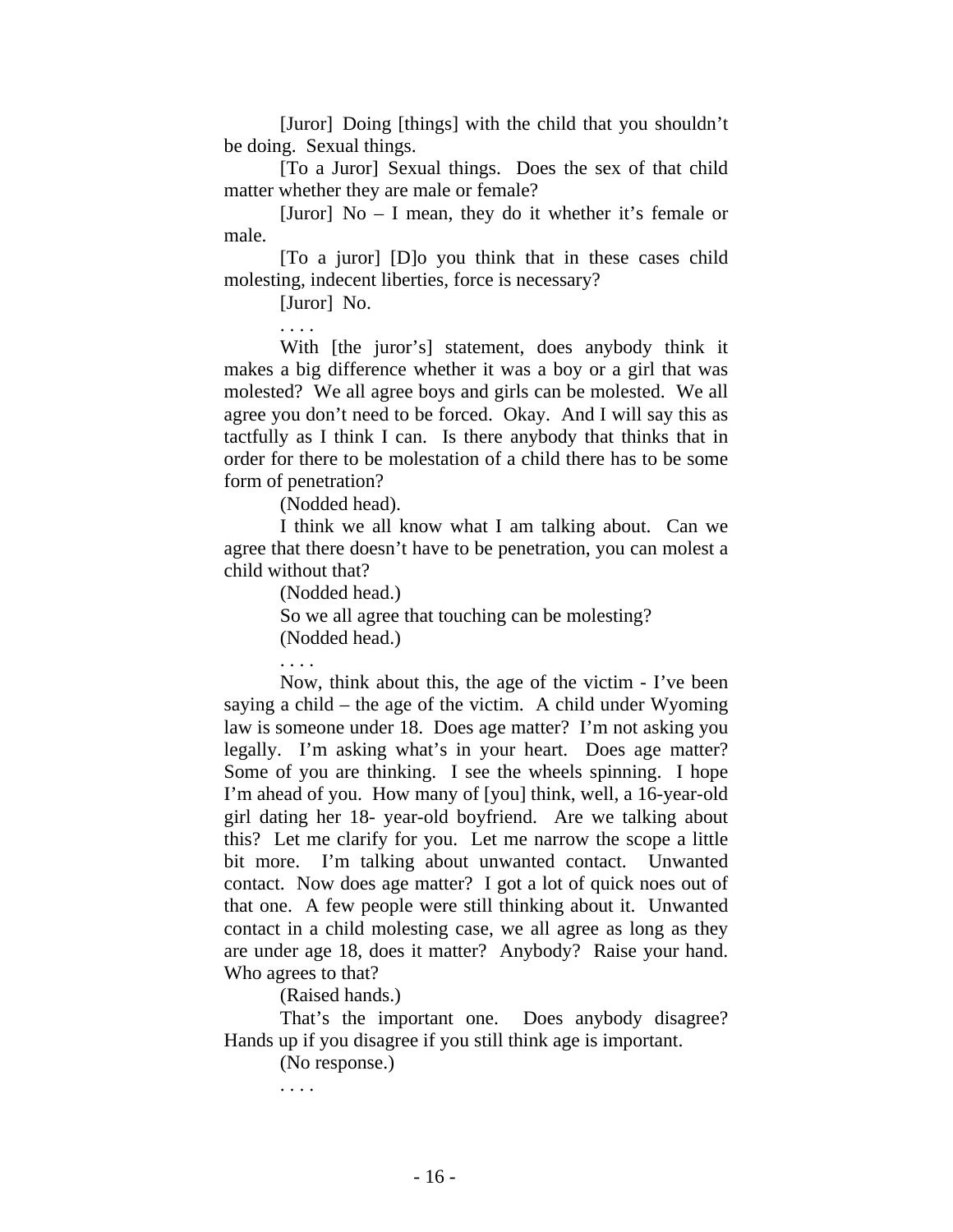I'm asking for a good reason. It will be obvious when I ask the question. What should a child do if there is unwanted contact?

[Juror] Well, hopefully, report it to someone that you trust.

Tell someone.

[Juror] (Nodded head.)

Tell someone. Thank you. You all agree that's a good course of action, is to tell someone?

Who are some of the people you can trust? [To a juror.]

[Juror] You would hope your parents…. Close friends. You know situations like that.

. . . .

Now, when I'm talking about the child molesting, does it matter whether the person doing it is a family member or a stranger? Is it still against the law?

(Nodded head.]

So we all agree that strangers can molest children?

(Nodded head.)

We all agree that people or family members or like family members can molest children.

(Nodded head.)

. . . .

It could happen. In fact, does happen. Okay. Now, when I was asking you what that should entail when there is unwanted contact, I asked [a Juror] for something else. Did anybody think of resist, fight? You did, sir?

[Juror] (Nodded head.)

You know that's a reaction you hear a lot. Are there any reasons, sir [to a Juror]?

[Juror] Uh-huh.

Can you think of reasons why the child didn't resist in a situation like this – unwanted contact?

[Juror] They are led to believe they can trust the person doing it.

They think they can trust the person. Okay. Anything else?

[Juror] Resisting would cause more damage.

Get hurt. That's a good reason. Trust or love of that person. That's one reason. Another reason is that you might be scared, you might get hurt. So, [to a juror], do you agree that the reason the child might not resist could be the child is scared?

[Juror] Yes.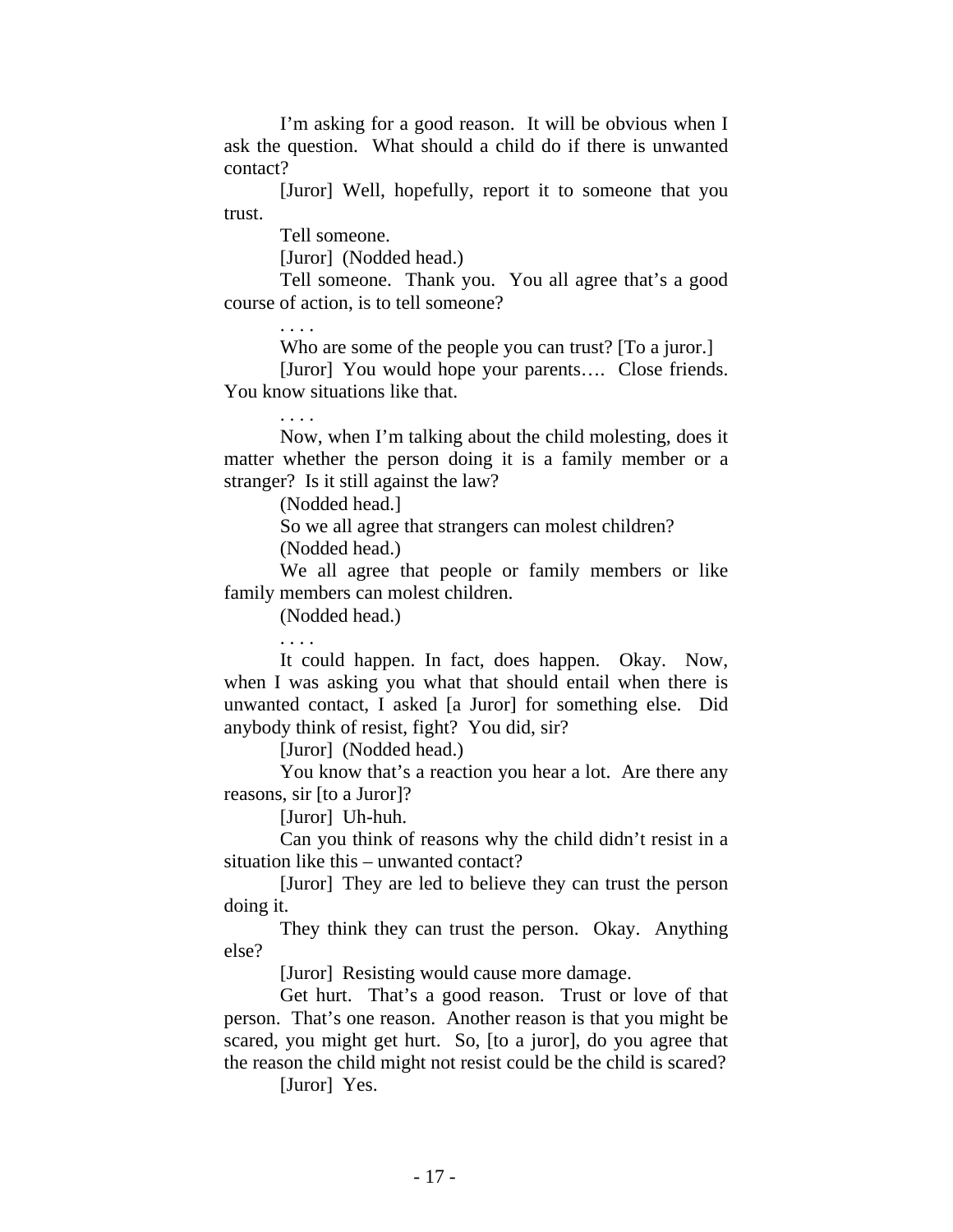And do you agree it might be reasonable for a child to be scared if they find themselves in a situation?

[Juror] Yes.

. . . .

Can we agree different children might react differently under the same circumstances?

(Nodded head.)

. . . .

What would you look for if you were that person that child came to? What type of thing would you look at to see if you believe that child? [To a juror]

[Juror] Any kind of trauma, tears, unusual behavior. If a child is trusting and has been truthful throughout their life, there would be no reason to think that they have made something up just for fantasy or to be exploited…. If there is any physical harm.... Flailing about in terms of their words that they are using, animation or describing events or not, depending on the child itself.

Is there anyone here that thinks absolutely, positively, a child is more likely to lie than an adult? Let me put it another way. You notice I do ask the same question in different ways. Can you all look at them on an individual basis?

(Nodded heads.)

Okay. Now, obviously, the law has decided – the law, the legislature, the people of Wyoming, have decided that some people – remember I said the law is to protect people from people. Some people need more protection. People under 18 for example, children. Can we all agree that taking indecent liberties with a child should be against the law? There should be a law protecting children from that.

(Nodded head.)

. . . .

Okay. A bunch of you raised your hands when I asked who had children? You don't have to raise them again. But to those who have children or one day will and for those who are going to have children, change the tense to make sense of this sentence. Any of you let your children stay over with other children?

(Nodded head.)

Okay. So no one thinks that itself is irresponsible? (Nodded head.)

Is there anyone here who let's your children or child spend the night with a trusted adult, a family member or close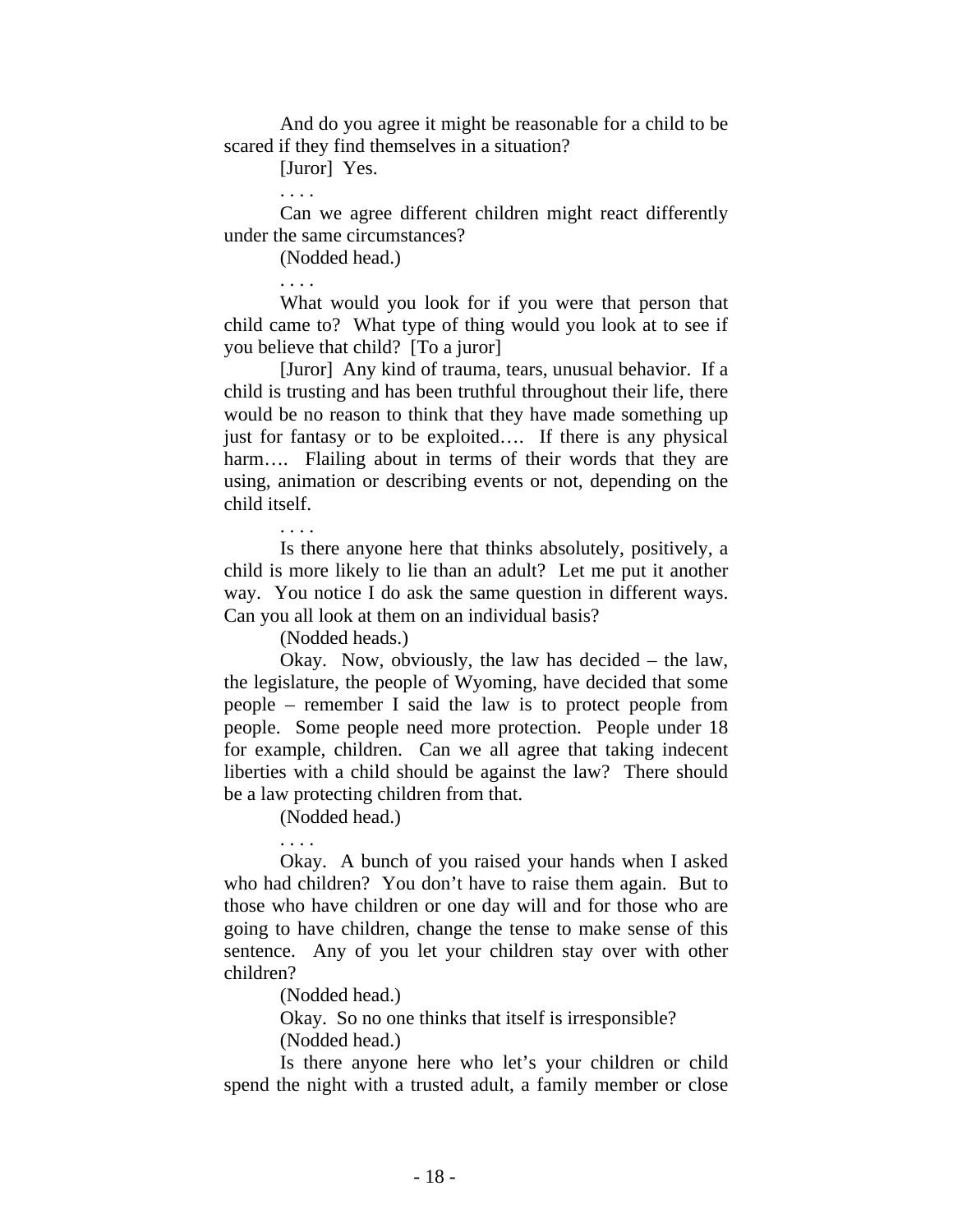friend of the family? I'm not talking about a baby-sitter-type situation, something like that.

(Nodded head.)

Anybody know of some who may not have done that? Maybe the children are too small so that opportunity hasn't arisen. Anybody ever do that?

(No response.)

[To a juror] [Y]ou're looking like you are thinking deep on that. Would you absolutely never let your child spend time with another adult outside of your supervision?

[Juror] Depends on the adult.

Depends on the adult. Very good answer. I appreciate that. That is true. I was assuming something and you know that old thing teacher tells you about assume when teaching you to spell it. Yeah, you know. I saw you laughing. I was assuming that was a person you trusted. Let me reask that question. Is there anybody that would absolutely never let their children stay over with an adult they trusted? Does that change for you, [juror], does it make it easier.

[Juror] Yeah.

There might be circumstances in which you let your child stay with an adult you trusted.

[Juror] Yes.

[¶28] In addition to preconditioning the jury to the facts of the case, Person also contends that the prosecutor questioned the jury regarding the law, as well as the meaning of words within the context of the law, so as to precondition the jurors to the circumstances of this case. Furthermore, Person contends that the prosecutor argued his case during voir dire and asked jurors what their verdict might be under certain hypothetical circumstances. Person asserts that because this case boiled down to whether the jury was to believe CC, or to believe Person, that it is readily evident that he was prejudiced by the wide-ranging and inappropriate voir dire that was allowed by the district court.

[ $[$ [29] The voir dire process is governed by statute,<sup>7</sup> rule, and an accumulation of jurisprudence on that subject. W.R.Cr.P. 24 (c) provides:

> (c) *Examination of jurors*. -- After the jury panel is qualified the attorneys or a pro se defendant, shall be entitled to conduct the examination of prospective jurors, but such examination shall be under the supervision and control of the judge, and the judge may conduct such further examination as the judge deems proper. The judge may assume the examination if counsel or a pro se defendant fail to follow this

<sup>7</sup> *See* Wyo. Stat. Ann. § 7-11-105 (LexisNexis 2003).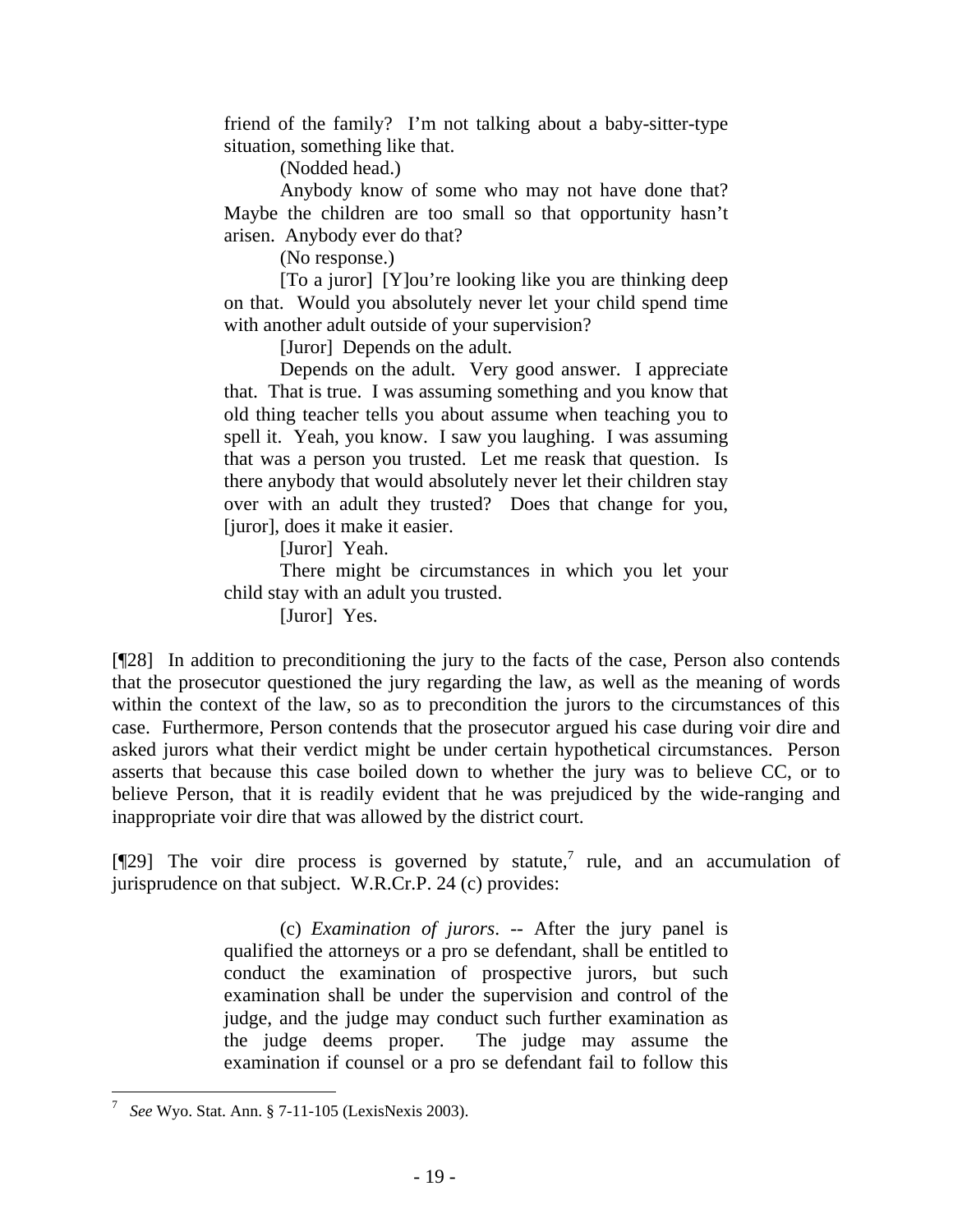rule. If the judge assumes the examination, the judge may permit counsel or a pro se defendant to submit questions in writing. The examination shall be on the record.

> (1) The only purpose of the examination is to select a panel of jurors who will fairly and impartially hear the evidence and render a just verdict.

> (2) The court shall not permit counsel or a pro se defendant to attempt to precondition prospective jurors to a particular result, comment on the personal lives and families of the parties or their attorneys, nor question jurors concerning the pleadings, the law, the meaning of words, or the comfort of jurors.

> (3) In voir dire examination counsel or a pro se defendant shall not:

> > (A) Ask questions of an individual juror that cannot be asked of the panel or a group of jurors collectively;

> > (B) Ask questions answered in a juror questionnaire except to explain an answer;

> > (C) Repeat a question asked and answered;

> > (D) Instruct the jury on the law or argue the case; or

> > (E) Ask a juror what the juror's verdict might be under any hypothetical circumstances.

Notwithstanding the restrictions set forth in subsections  $47(c)(3)(A)-(E)$ , counsel or a pro se party shall be permitted during voir dire examination to preview portions of the evidence from the case in a non-argumentative manner when a preview of the evidence would help prospective jurors better understand the context and reasons for certain lines of voir dire questioning.

[¶30] We have consistently held that the latitude allowed counsel during voir dire is within the sound discretion of the trial court:

> Counsel are prohibited from trying a case during voir dire. *Jahnke v. State*, 682 P.2d 991, 1000 (Wyo.1984). Counsel may not "attempt to precondition prospective jurors to a particular result ... nor question jurors concerning the pleadings, the law, the meaning of words, or the comfort of the jurors." W.R.Cr.P. 24(c)(2). Moreover, counsel may not "[i]nstruct the jury on the law or argue the case." W.R.Cr.P.  $24(c)(3)(D)$ . The latitude allowed counsel during voir dire is within the sound discretion of the trial court. *Gerard v. State*, 511 P.2d 99, 100 (Wyo.1973), cert. denied 414 U.S. 1072, 94 S.Ct. 585, 38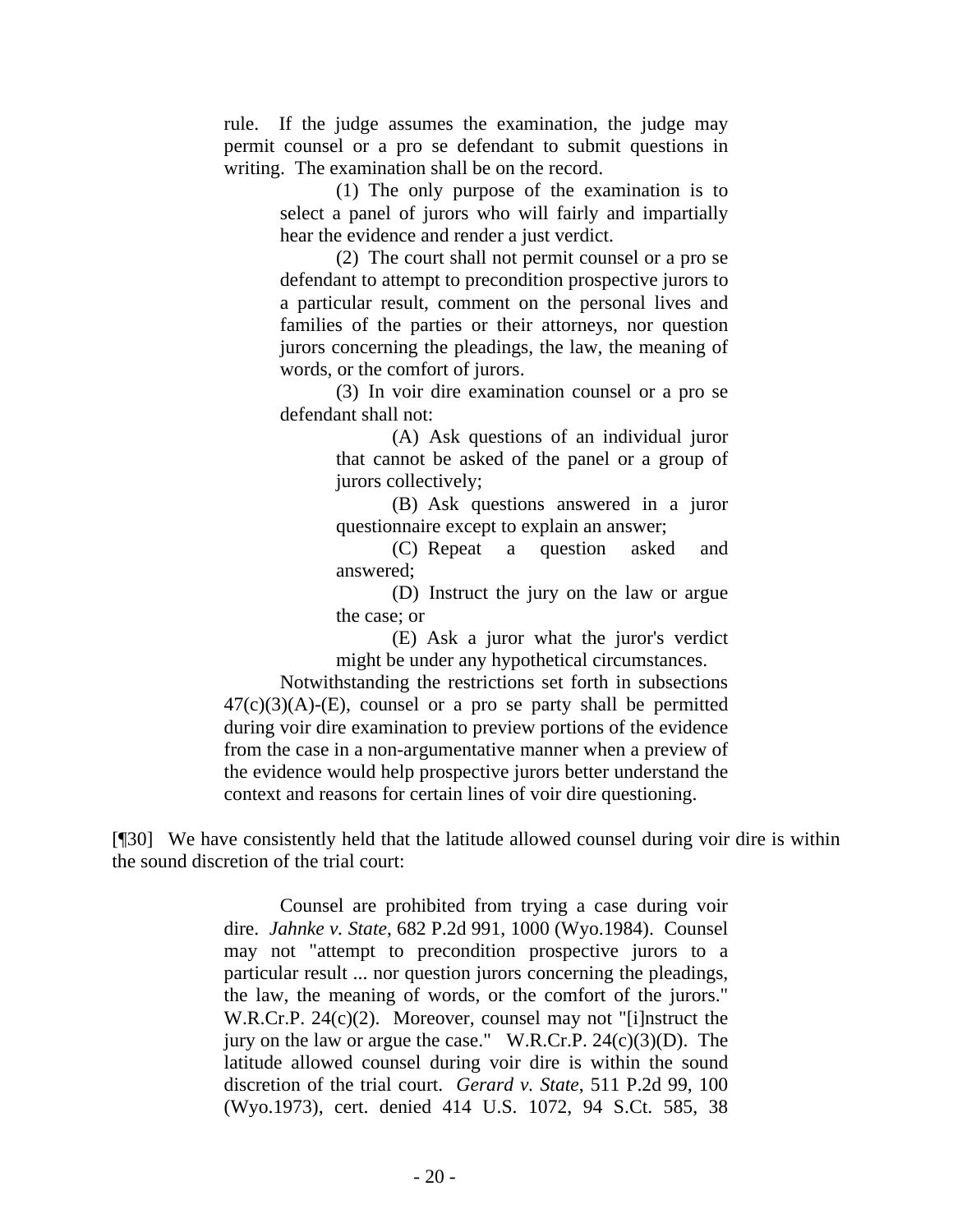L.Ed.2d 478 (1973). On appellate review of voir dire, deference is given to the trial court's judgment under the abuse of discretion standard. *Summers v. State*, 725 P.2d 1033, 1041 (Wyo.1986), aff'd 731 P.2d 558 (Wyo.1987); *Miller v. State*, 904 P.2d 344, 352 (Wyo.1995).

Defense counsel properly objected to the initial comments made by the prosecutor, and the trial court properly sustained the objection, along with an appropriate admonition directed at the prosecutor. As for the prosecutor's subsequent question concerning why a victim might deny the sexual abuse, there is a fine line between arguing the facts of a case and exploring possible prejudices among the venire. We find the trial court did not abuse its discretion in giving counsel some latitude during voir dire.

*Beartusk v. State*, 6 P.3d 138, 144 (Wyo. 2000); and *see generally* 2 Charles Alan Wright, Federal Practice and Procedure: Criminal 3d § 382 (Permissible Questioning), at 511-33 (2000 and Pocket Part 2004).

[¶31] A trial judge has considerable discretion in deciding what questions may be asked of the jurors during voir dire, both in ruling on objections if the questioning is by attorneys or by refusing to ask questions requested by a party. 2 Charles Alan Wright, Federal Practice and Procedure: Criminal 3d § 381, at 500 (2000 and Pocket Part 2004). In this instance, defense counsel did not lodge any objections to the prosecutor's voir dire and, thus, we must review this contention of error under the plain error doctrine. *See Williams v. State,* 2002 WY 136, ¶¶ 22-25, 54 P.3d 248, ¶¶ 22-25 (Wyo. 2002); *Rands v. State*, 818 P.2d 44, 49-50 (Wyo. 1991); and *Gresham v. State*, 708 P.2d 49, 55 (Wyo. 1985). Under very similar circumstances we held as follows:

> During voir dire, the prosecutor posed this series of questions to the jury panel:

I want to talk to you a little bit about the dynamics of being involved--in children being involved in a sexual abuse case, and you people, and people in general.

Does anybody have a problem with the notion that people use children for sexual gratification?

(No verbal response)

Is anybody here so innocent [as] to believe that that simply cannot happen in this society, in this community right here, in Casper, Wyoming? Does anybody believe that?

(No verbal response)

You would be surprised that once in a while that's true.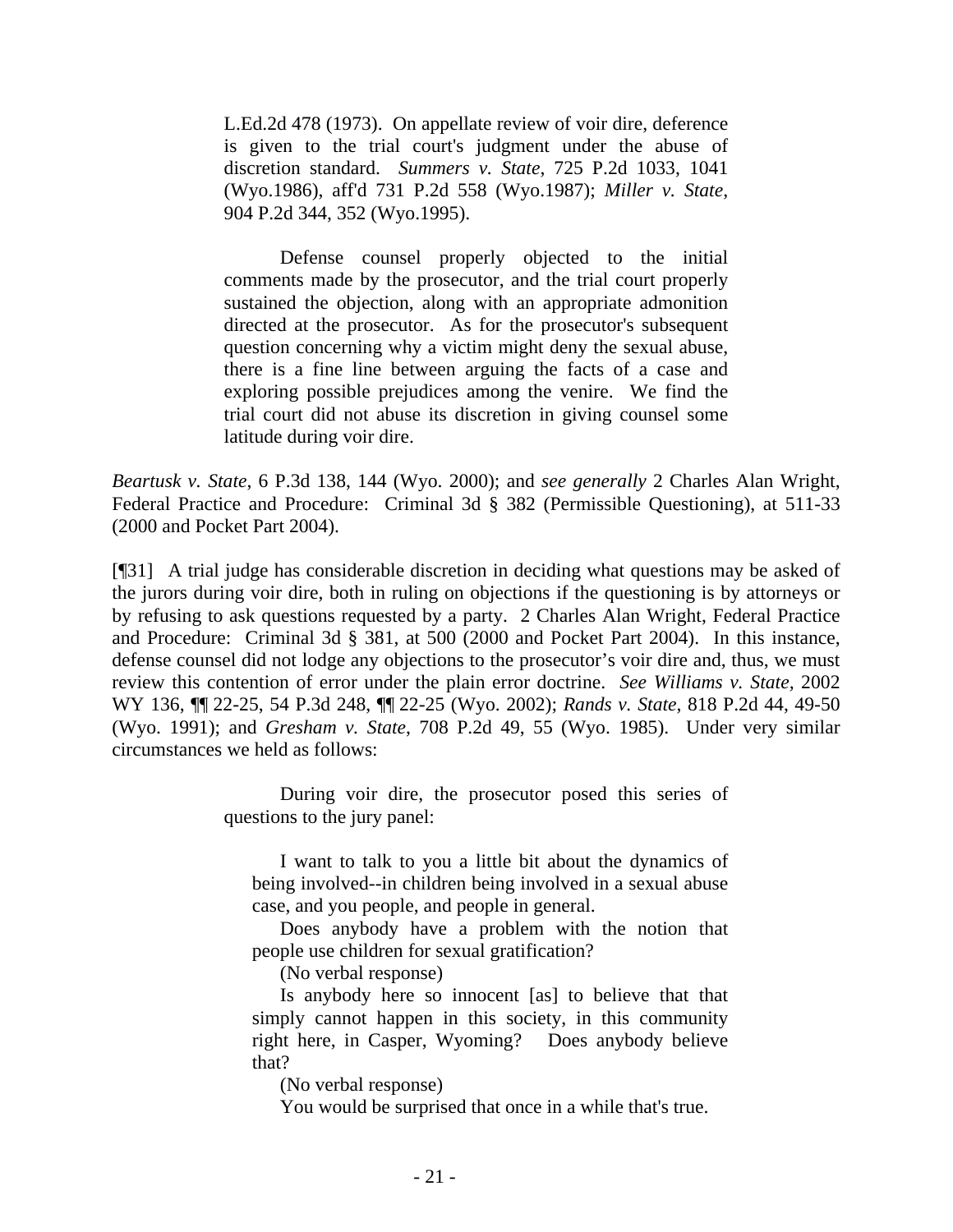Does anybody here on this panel that I'm addressing believe that there is more proof required when a child is a victim versus when an adult is a victim?

(No verbal response)

First, we take note that no objections were made to any of the questions. We also note that during voir dire, counsel for the defense asked many questions along the same lines as those asked by the prosecutor. Indeed, this issue might have been posed in its opposite form had the questions asked by both sides been prohibited by the trial court. Metzger suggests that the questioning at issue violated the spirit and the letter of W.R.Cr.P. 24(c)(2) (improper for counsel to precondition jurors to a particular result, etc.). It is our view that the questioning at issue was consistent with, and was the sort of questioning contemplated by, W.R.Cr.P.  $24(c)(1)$ : "The only purpose of the examination [of jurors] is to select a panel of jurors who will fairly and impartially hear the evidence and render a just verdict." This being so, we do not detect prosecutorial misconduct in the conduct of voir dire.

*Metzger v. State*, 4 P.3d 901, 910-11 (Wyo. 2000).

[¶32] The plain error doctrine requires us to make this series of findings: (1) The record must clearly present the incident, (2) appellant must demonstrate that a clear and unequivocal rule of law was violated in a clear and obvious, not merely arguable, way, and (3) that appellant was denied a substantial right resulting in material prejudice to him. *Schmidt v. State*, 2001 WY 73, ¶ 24, 29 P.3d 76, ¶ 24 (Wyo. 2001).

[¶33] We have examined the voir dire with care. Although the district court might have been more aggressive in managing the voir dire process, it did allow considerable latitude to both sides. As set out in the authorities cited above, the limitations placed on voir dire by the Wyoming Rules of Criminal Procedure are flexible, and purposely so, so as to allow the trial court discretion in that important process. Although the incidents complained of are clear in the record, we are not persuaded that this voir dire violated a clear and unequivocal rule of law in a clear and obvious way. We also conclude that Person was not denied a substantial right resulting in material prejudice to him.

# **Prosecutorial Misconduct in Closing**

[¶34] Allegations of prosecutorial misconduct are reviewed by referring to the entire record to determine whether a defendant's case has been so prejudiced that he has been denied a fair trial. Whether a comment within a closing argument is improper is measured in the context of the entire argument. Reversal is warranted only if a reasonable probability exists that without the error the appellant may have enjoyed a more favorable verdict. The defendant has the burden to prove this issue. *Dysthe* ¶ 22. Closing arguments must be based upon the